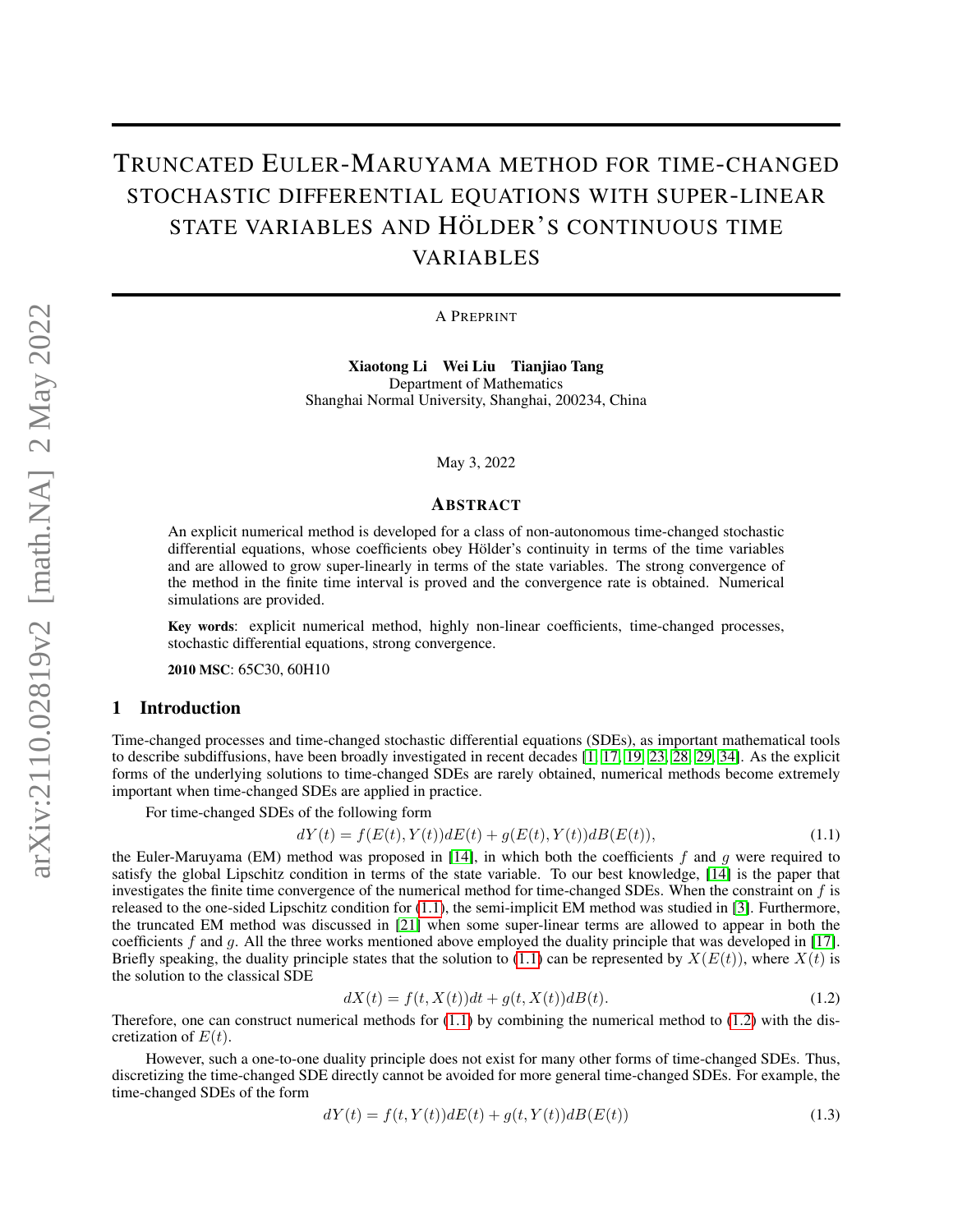do not have the dual classical SDEs. Therefore, the EM method was proposed in [\[15\]](#page-18-7) by the direct discretization of the equation, where the assumption imposed on both f and q is the global Lipschitz condition in terms of the state variable. Such a requirement excludes many time-changed SDEs, like

<span id="page-1-0"></span>
$$
dY(t) = (2Y(t) - 9Y^5(t))dE(t) + Y^3(t)dB(E(t)),
$$
\n(1.4)

where some super-linear terms appear in both f and q. In the case of the classical SDE, i.e.  $E(t)$  is replaced by t in  $(1.4)$ , it was proved that the classical EM method fails to converge to such equations [\[10\]](#page-18-8). There are many alternative methods have been proposed to handle the super-linearity, for example, the semi-implicit EM method [\[8,](#page-18-9) [9,](#page-18-10) [25\]](#page-19-3), the tamed-type methods [\[4,](#page-18-11) [11,](#page-18-12) [32,](#page-19-4) [33,](#page-19-5) [35\]](#page-19-6), the truncated-type methods [\[2,](#page-18-13) [18,](#page-18-14) [20,](#page-18-15) [27,](#page-19-7) [36\]](#page-19-8), and the adaptive time-stepping methods [\[5,](#page-18-16) [12,](#page-18-17) [16,](#page-18-18) [30\]](#page-19-9). We just mention some of works here and refer the readers to the references therein.

Although there is no existing work like [\[10\]](#page-18-8) that directly proves the divergence of the EM method for the timechanged SDE with super-linear growing coefficients, it is not hard to see by using the similar arguments in [\[10\]](#page-18-8) that the EM method is not convergent for this type of time-changed SDEs. To be slightly more precise, this is because that the time-changed Brownian motion is an unbounded stochastic process and would lead to the divergence of the EM method just like what the Brownian motion did for the EM method in the case of the classical SDEs. Therefore, some alternatives are needed to deal with time-changed SDEs like [\(1.4\)](#page-1-0).

In this paper, we adopt the truncating idea to develop the truncated EM method for a class of highly non-linear time-changed SDEs. To our best knowledge, this paper is the first work to study numerical methods for highly nonlinear time-changed SDEs, which do not have dual classical SDEs.

The main contributions of this work are as follows.

- Strong convergence of the proposed method is proved when the state variables satisfy the polynomial growth condition and the time variables obey the Hölder continuity condition.
- The convergence rate is obtained to be  $\min\{\gamma_f, \gamma_g, \frac{1}{2} \varepsilon\}$  for arbitrarily small  $\varepsilon > 0$ , where  $\gamma_f$  and  $\gamma_g$  are the Hölder index for the time variables.

The rest of this paper is arranged in the following way. The mathematical preliminaries are put in Section 2. The main results and proofs are presented in Section 3. Numerical examples that illustrate the theoretical results are provided in Section 4. Section 5 concludes the paper and discusses some future research.

# 2 Mathematical preliminaries

This section is divided into two parts. The notations and assumptions are presented in Section 2.1. The truncated EM method is constructed in Section 2.2.

#### 2.1 Notations and assumptions

The following setting-ups of probability spaces and the stochastic processes are quite standard. But to keep the paper self-contained, we decide to include them in this subsection.

Throughout this paper, unless otherwise specified, we let  $(\Omega_B, \mathcal{F}^B, \mathbb{P}_B)$  be a complete probability space with a filtration  $\{\mathcal{F}^B_t\}_{t\geq 0}$  satisfying the usual conditions (that is, it is right continuous and increasing while  $\mathcal{F}^B_0$  contains all  $\mathbb{P}_B$ -null sets). Let  $B(t) = (B_1(t), B_2(t), ..., B_m(t))^T$  be an m-dimensional  $\mathcal{F}_t^B$ -adapted standard Brownian motion. Let  $\mathbb{E}_B$  denote the probability expectation with respect to  $\mathbb{P}_B$ . If  $x \in \mathbb{R}^d$ , then  $|x|$  is the Euclidean norm. Let  $x^T$  denote the transposition of x. Moreover, for two real numbers a and b, we use  $a \vee b = \max(a, b)$  and  $a \wedge b = \min(a, b)$ .

Let  $D(t)$  be an  $\mathcal{F}_t^D$ -adapted subordinator (without killing), i.e. a nondecreasing Lévy process on  $[0,\infty)$  starting at  $D(0) = 0$  defined on a complete probability space  $(\Omega_D, \mathcal{F}^D, \mathbb{P}_D)$  with a filtration  $\{\mathcal{F}^D_t\}_{t \geq 0}$  satisfying the usual conditions. Let  $\mathbb{E}_D$  denote the expectation under the probability measure  $\mathbb{P}_D$ .

The Laplace transform of  $D(t)$  is of the form

$$
\mathbb{E}e^{-rD(t)} = e^{-t\phi(r)}, \quad r > 0, \ t \ge 0,
$$

where the characteristic (Laplace) exponent  $\phi : (0, \infty) \to (0, \infty)$  is a Bernstein function with  $\phi(0+) :=$  $\lim_{r\downarrow 0}\phi(r)=0$ , i.e. a  $C^{\infty}$ -function such that  $(-1)^{n-1}\phi^{(n)}\geq 0$  for all  $n\in \mathbb{N}$ . Every such  $\phi$  has a unique Lévy-Khintchine representation

$$
\phi(r) = \vartheta r + \int_{(0,\infty)} \left(1 - e^{-rx}\right) \nu(dx), \quad r > 0,
$$

where  $\vartheta \ge 0$  is the drift parameter and  $\nu$  is a Lévy measure on  $(0, \infty)$  satisfying  $\int_{(0,\infty)} (1 \wedge x) \nu(dx) < \infty$ . We will focus on the case that  $t \mapsto D(t)$  is a.s. strictly increasing, i.e.  $\vartheta > 0$  or  $\nu(0, \infty) = \infty$ ; obviously, this is also equivalent to  $\phi(\infty) := \lim_{r \to \infty} \phi(r) = \infty$ .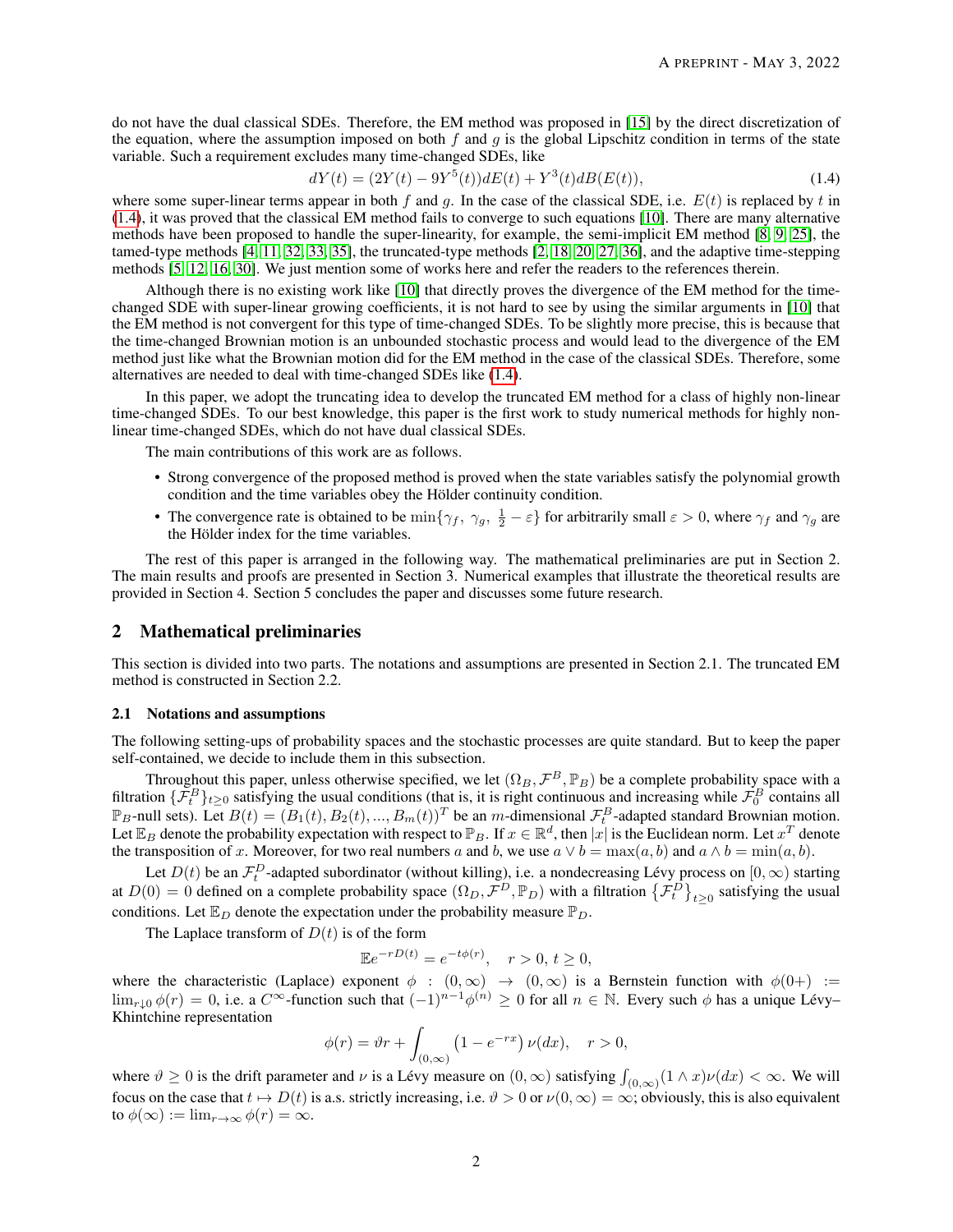Let  $E(t)$  be the (generalized, right-continuous) inverse of  $D(t)$ , i.e.

$$
E(t) := \inf\{s \ge 0; \, D(s) > t\}, \quad t \ge 0.
$$

We call  $E(t)$  an inverse subordinator associated with the Bernstein function  $\phi$ . Note that  $t \mapsto E(t)$  is a.s. continuous and nondecreasing.

We always assume that  $B(t)$  and  $D(t)$  are independent. Define the product probability space by

<span id="page-2-0"></span>
$$
(\Omega, \mathcal{F}, \mathbb{P}) := (\Omega_B \times \Omega_D, \mathcal{F}^B \otimes \mathcal{F}^D, \mathbb{P}_B \otimes \mathbb{P}_D).
$$

Let E denote the expectation under the probability measure  $\mathbb{P}$ . It is clear that  $\mathbb{E}(\cdot) = \mathbb{E}_D \mathbb{E}_B(\cdot) = \mathbb{E}_B \mathbb{E}_D(\cdot)$ . The process  $B(E(t))$  is called a time-changed Brownian motion and  $B(E(t))$  is understood as a subdiffusion [\[28,](#page-19-0) [34\]](#page-19-2).

In this paper, we consider the d-dimension time-changed SDEs of the form

$$
dY(t) = f(t, Y(t))dE(t) + g(t, Y(t))dE(E(t)), \ Y(0) = Y_0, \ t \ge 0,
$$
\n(2.1)

with  $\mathbb{E}|Y_0|^q < \infty$  for all  $q > 0$ . Here,  $f : \mathbb{R}_+ \times \mathbb{R}^d \to \mathbb{R}^d$  and  $g : \mathbb{R}_+ \times \mathbb{R}^d \to \mathbb{R}^{d \times m}$ .

The following assumptions are imposed on the coefficients of [\(2.1\)](#page-2-0).

<span id="page-2-1"></span>Assumption 1. *Assume that there exist positive constants* α *and* L *such that*

$$
|f(t,x)-f(t,y)|\vee |g(t,x)-g(t,y)|\leq L(1+|x|^{\alpha}+|y|^{\alpha})|x-y|,
$$

*for all*  $t \in [0, T]$ *, any*  $x, y \in \mathbb{R}^d$ *.* 

It can be observed from Assumption [1](#page-2-1) that all  $t \in [0, T]$ , and  $x \in \mathbb{R}^d$ 

<span id="page-2-5"></span>
$$
|f(t,x)| \vee |g(t,x)| \le M(1+|x|^{\alpha+1}),\tag{2.2}
$$

where M depends on L and  $\sup_{0 \le t \le T} (|f(t, 0)| + |g(t, 0)|)$ .

<span id="page-2-2"></span>**Assumption 2.** Assume that there exists a pair of constants  $p > 2$  and  $K > 0$  such that

$$
(x-y)^{\mathrm{T}}(f(t,x)-f(t,y))+\frac{5p-1}{2}|g(t,x)-g(t,y)|^2 \leq K|x-y|^2,
$$

*for all*  $t \in [0, T]$  *and any*  $x, y \in \mathbb{R}^d$ .

<span id="page-2-3"></span>**Assumption 3.** Assume that there exists a pair of constants  $q > 2$  and  $K_1 > 0$  such that

$$
x^{T} f(t,x) + \frac{5q-1}{2} |g(t,x)|^{2} \leq K_{1}(1+|x|^{2}),
$$

*for all*  $t \in [0, T]$  *and any*  $x \in \mathbb{R}^d$ .

<span id="page-2-4"></span>**Assumption 4.** Assume that there exists constants  $\gamma_f \in (0,1]$ ,  $\gamma_g \in (0,1]$ ,  $H_1 > 0$  and  $H_2 > 0$  such that

$$
|f(s,x) - f(t,x)| \le H_1(1+|x|^{\alpha+1})(s-t)^{\gamma_f},
$$
  

$$
|g(s,x) - g(t,x)| \le H_2(1+|x|^{\alpha+1})(s-t)^{\gamma_g},
$$

*for all*  $x, y \in \mathbb{R}^d$  *and*  $s, t \in [0, T]$ *.* 

Under those assumptions above, the existence and uniqueness of the strong solution to [\(2.1\)](#page-2-0) can be derived in the similar approach as that of Lemma 4.1 in [\[17\]](#page-18-1). It should be noted that the global Lipschitz condition is assumed in Lemma 4.1 of [\[17\]](#page-18-1) though, its proof does not require this assumption explicitly. In fact,  $Y(t)$  can be understood as a  $G_t$ -semimartingale, where  $G_t = \mathcal{F}_{E(t)}^B$ . Thus, the existence and uniqueness of the strong solution to [\(2.1\)](#page-2-0) can be derived from the existence and uniqueness of the strong solution to SDEs driven by semimartingale, see for example [\[24\]](#page-19-10) and [\[31\]](#page-19-11).

## 2.2 The truncated EM method for time-changed SDEs

There are three steps to define the truncated EM method for time-changed SDEs.

**The first step** is to discretise the inverse subordinator  $E(t)$  in a time interval [0, T] for any given  $T > 0$ . Following the idea in [\[6\]](#page-18-19), we simulate the path of  $D(t)$  by  $D_{\Delta}(t_i) = D_{\Delta}(t_{i-1}) + h_i$  with  $D_{\Delta}(0) = 0$  firstly, where  $h_i$  is independently identically sequence with  $h_i = D(\Delta)$  in distribution and  $\Delta > 0$  is a constant. The procedure is stopped when

$$
T\in [D_{\Delta}(t_N), D_{\Delta}(t_{N+1})),
$$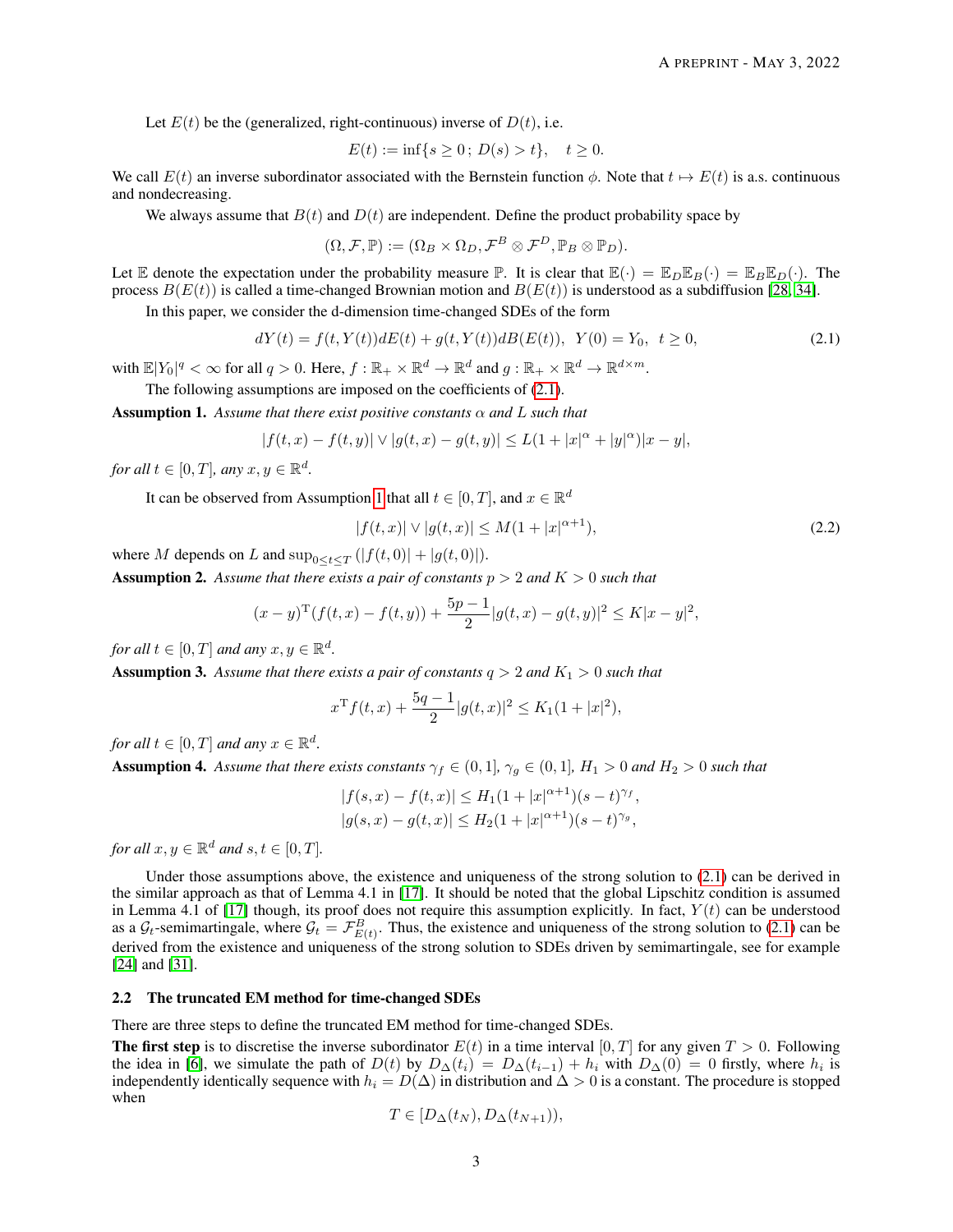for some N. Then the approximate  $E_{\Delta}(t)$  to  $E(t)$  is generated by

$$
E_{\Delta}(t) = \left(\min\{n; D_{\Delta}(t_n) > t\} - 1\right)\Delta,\tag{2.3}
$$

for  $t \in [0, T]$ . It is easy to see

$$
E_{\Delta}(t) = i\Delta
$$
, when  $t \in [D_{\Delta}(t_i), D_{\Delta}(t_{i+1}))$ .

<span id="page-3-3"></span> $\rho_i = D_{\Delta}(t_i).$ 

For  $i = 1, 2, ..., N$ , denote

<span id="page-3-0"></span>It is clear that

$$
E_{\Delta}(\rho_i) = E_{\Delta}(D_h(t_i)) = i\Delta.
$$
\n(2.4)

The second step is to construct the truncating function. We choose a strictly increasing continuous function  $\mu : \mathbb{R}_+ \to$  $\mathbb{R}_+$  such that  $\mu(u) \to \infty$  as  $u \to \infty$  and

$$
\sup_{0\leq t\leq T}\sup_{|x|\leq u}(|f(t,x)|\vee |g(t,x)|)\leq \mu(u),\quad \forall u\geq 1.
$$

Denote by  $\mu^{-1}$  the inverse function of  $\mu$ . It is clear that  $\mu^{-1}$  is a strictly increasing continuous function from  $[\mu(0), \infty)$ to  $\mathbb{R}_+$ . We also choose a constant  $\hat{\kappa} \geq 1 \wedge \mu(1)$  and a strictly decreasing function  $\kappa : (0,1] \to [\mu(1), \infty)$  such that

$$
\lim_{\Delta \to 0} \kappa(\Delta) = \infty, \quad \Delta^{1/4} \kappa(\Delta) \le \hat{\kappa}, \quad \forall \Delta \in (0, 1]. \tag{2.5}
$$

For a given step size  $\Delta \in (0,1]$ , define the truncated mapping  $\pi_{\Delta}: \mathbb{R}^d \to \{x \in \mathbb{R}^d : |x| \leq \mu^{-1}(\kappa(\Delta))\}$  by

<span id="page-3-2"></span>
$$
\pi_{\Delta}(x) = (|x| \wedge \mu^{-1}(\kappa(\Delta))) \frac{x}{|x|},
$$

where we set  $x/|x| = 0$  when  $x = 0$ . Define the truncated functions by

$$
f_{\Delta}(t,x) = f(t, \pi_{\Delta}(x)), \quad g_{\Delta}(t,x) = g(t, \pi_{\Delta}(x))
$$

for  $x \in \mathbb{R}^d$ . It is easy to see that for any  $t \in [0, T]$  and all  $x \in \mathbb{R}^d$ ,

$$
|f_{\Delta}(t,x)| \vee |g_{\Delta}(t,x)| \leq \mu(\mu^{-1}(\kappa(\Delta))) = \kappa(\Delta). \tag{2.6}
$$

The last step is to discretise the equation. We define the discrete version of the numerical method at the time grid  $\rho_n$ to get

$$
X_{\rho_{n+1}} = X_{\rho_n} + f_{\Delta}(\rho_n, X_{\rho_n}) \bigg( E_{\Delta}(\rho_{n+1}) - E_{\Delta}(\rho_n) \bigg) + g_{\Delta}(\rho_n, X_{\rho_n}) \bigg( B(E_{\Delta}(\rho_{n+1})) - B(E_{\Delta}(\rho_n)) \bigg).
$$

It should be noted that  $\{\rho_n\}_{n=1,2,...,N}$  is a random sequence but independent from the Brownian motion. In addition, It is not hard to see from [\(2.4\)](#page-3-0) that  $E_{\Delta}(\rho_{n+1}) - E_{\Delta}(\rho_n) = \Delta$ 

and

$$
P((c, 1)) = P(F((c, 1)) = P((c, 1)A) = P((c, 1)A)
$$

$$
B(E_{\Delta}(\rho_{n+1})) - B(E_{\Delta}(\rho_n)) = B((n+1)\Delta) - B(n\Delta).
$$

Therefore, the discrete version of the truncated EM method is defined a discrete-time process  $(X_{\rho_n})_{n \in \{0,1,2,\dots,N\}}$  by setting  $X_0 = Y(0)$  and

<span id="page-3-4"></span>
$$
X_{\rho_{n+1}} = X_{\rho_n} + f_\Delta(\rho_n, X_{\rho_n})\Delta + g_\Delta(\rho_n, X_{\rho_n})[B((n+1)\Delta) - B(n\Delta)].
$$
\n(2.7)

For the convenience of the analysis, two versions of the continuous-time truncated EM methods are formed. The first one is defined by

<span id="page-3-1"></span>
$$
\bar{X}(t) = \sum_{n=0}^{N\Delta} X_{\rho_n} \mathbf{1}_{[\rho_n, \rho_{n+1})}(t),
$$
\n(2.8)

which is a simple step process. The second one is defined by

$$
X(t) = X(0) + \int_0^t f_{\Delta}(\bar{\rho}(s), \bar{X}(s)) dE(s) + \int_0^t g_{\Delta}(\bar{\rho}(s), \bar{X}(s)) dE(E(s)),
$$
\n(2.9)

which is continuous in  $t \in [0, T]$ , where  $X(0) = Y(0)$  and  $\bar{\rho}(s) = \rho_n \mathbf{1}_{[\rho_n, \rho_{n+1})}(s)$ .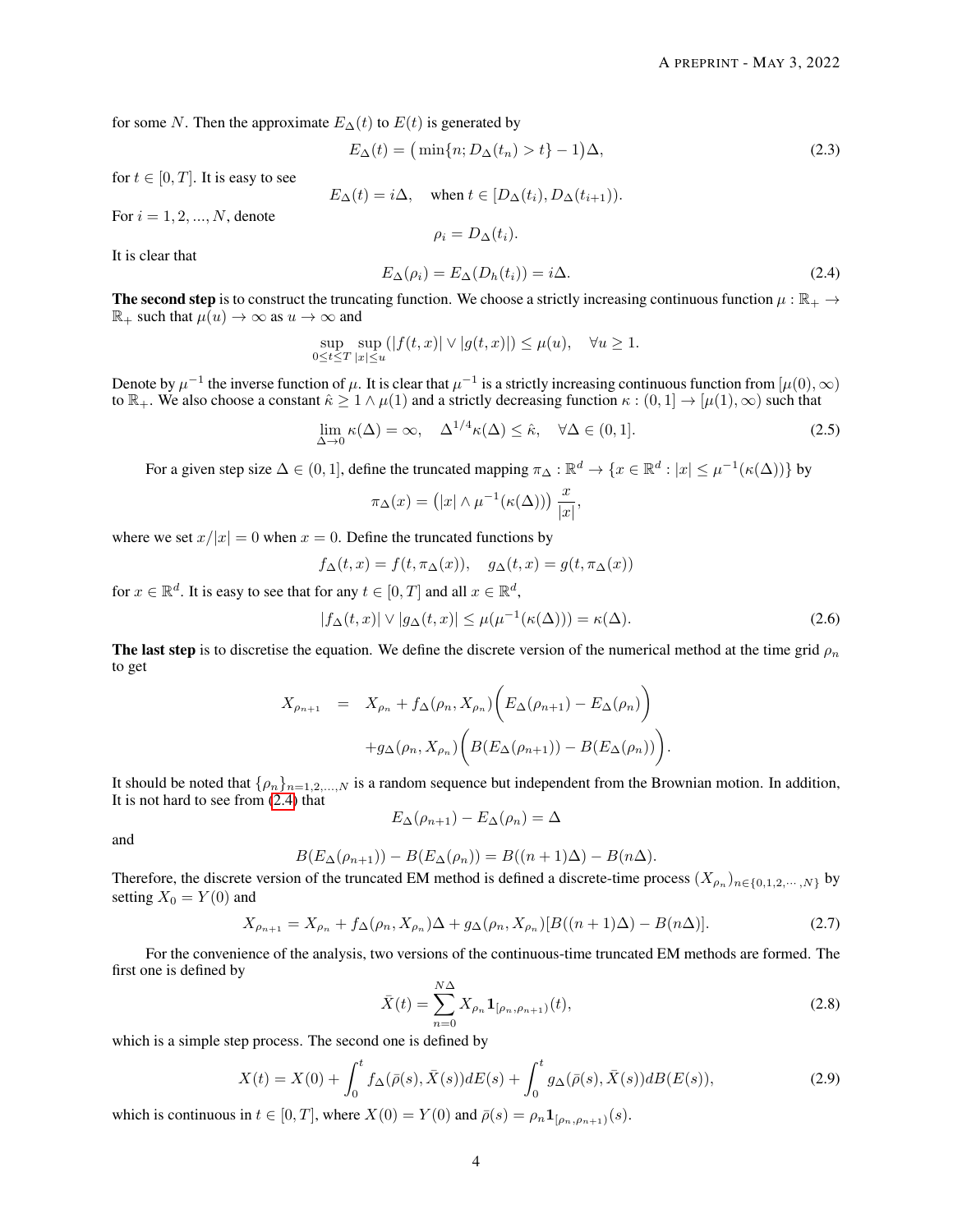# 3 Main results

This section consists of three parts. Our main theorem and an important corollary are presented in Section 3.1, while the proof of the main theorem is postponed to Section 3.3. Several useful lemmas are proved in Section 3.2 as the preparations for the proof of the main theorem.

#### 3.1 Main theorem and its corollary

<span id="page-4-1"></span>**Theorem 1.** *Let Assumptions* [1,](#page-2-1) [2,](#page-2-2) [3](#page-2-3) *and* [4](#page-2-4) *hold with*  $q > (\alpha + 1)p$ *. Then, for any*  $\bar{p} \in [2, p)$  *and*  $\Delta \in (0, 1]$ 

$$
\mathbb{E}\bigg(\sup_{0\leq t\leq T}|Y(t)-X(t)|^{\bar{p}}\bigg)\leq C\bigg(\Delta^{\gamma_{f}\bar{p}}+\Delta^{\gamma_{g}\bar{p}}+\Delta^{\bar{p}/2}(\kappa(\Delta))^{\bar{p}}+(\mu^{-1}(\kappa(\Delta)))^{(\alpha+1)\bar{p}-q}\bigg),\tag{3.1}
$$

<span id="page-4-6"></span>*and*

$$
\mathbb{E}\bigg(\sup_{0\leq t\leq T}|Y(t)-\bar{X}(t)|^{\bar{p}}\bigg)\leq C\bigg(\Delta^{\gamma_{f}\bar{p}}+\Delta^{\gamma_{g}\bar{p}}+\Delta^{\bar{p}/2}(\kappa(\Delta))^{\bar{p}}+(\mu^{-1}(\kappa(\Delta)))^{(\alpha+1)\bar{p}-q}\bigg).
$$
 (3.2)

By strengthening Assumption [3](#page-2-3) and choosing specific  $\mu(\cdot)$  and  $\kappa(\cdot)$ , we achieve the following corollary, which displays the strong convergence rate more clearly.

<span id="page-4-4"></span><span id="page-4-0"></span>Corollary 1. *Let Assumptions [1,](#page-2-1) [2](#page-2-2) and [4](#page-2-4) hold, and let Assumption [3](#page-2-3) hold for any* q > 2*. In particular, recalling* [\(2.2\)](#page-2-5)*, we may define*

<span id="page-4-5"></span><span id="page-4-2"></span>
$$
\mu(u) = 2Mu^{\alpha+2}, u \ge 1,\tag{3.3}
$$

*and let*

$$
\kappa(\Delta) = \Delta^{-\varepsilon} \quad \text{for some} \quad \varepsilon \in (0, \frac{1}{4}] \quad \text{and} \quad \hat{\kappa} \ge 1. \tag{3.4}
$$

*Then for any*  $\bar{p} \geq 2$ ,  $\Delta \in (0, 1]$  *and*  $\varepsilon \in (0, \frac{1}{4}]$ ,

$$
\mathbb{E}\left(\sup_{0\leq t\leq T}|Y(t)-X(t)|^{\bar{p}}\right)\leq C\Delta^{\min\{\gamma_{f}\bar{p},\gamma_{g}\bar{p},(\frac{1}{2}-\varepsilon)\bar{p}\}}\tag{3.5}
$$

<span id="page-4-3"></span>*and*

$$
\mathbb{E}\left(\sup_{0\leq t\leq T}|Y(t)-\bar{X}(t)|^{\bar{p}}\right)\leq C\Delta^{\min\{\gamma_{f}\bar{p},\gamma_{g}\bar{p},(\frac{1}{2}-\varepsilon)\bar{p}\}}.\tag{3.6}
$$

*Proof.* By [\(3.3\)](#page-4-0), we can get

$$
\mu^{-1}(u) = \left(\frac{u}{2M}\right)^{\frac{1}{\alpha+2}}.
$$

It is derived from Theorem [1](#page-4-1) that

$$
\mathbb{E}\left(\sup_{0\leq t\leq T}|Y(t)-X(t)|^{\bar{p}}\right)\leq C\bigg(\Delta^{\gamma_{f}\bar{p}}+\Delta^{\gamma_{g}\bar{p}}+\Delta^{\frac{(1-2\varepsilon)\bar{p}}{2}}+\Delta^{\frac{\varepsilon(q-(\alpha+1)\bar{p})}{\alpha+2}}\bigg),
$$

and

$$
\mathbb{E}\left(\sup_{0\leq t\leq T}|Y(t)-\bar{X}(t)|^{\bar{p}}\right)\leq C\bigg(\Delta^{\gamma_f\bar{p}}+\Delta^{\gamma_g\bar{p}}+\Delta^{\frac{(1-2\varepsilon)\bar{p}}{2}}+\Delta^{\frac{\varepsilon(q-(\alpha+1)\bar{p})}{\alpha+2}}\bigg).
$$

Then, choosing  $q$  sufficiently large such that

$$
\frac{\varepsilon (q-(\alpha+1)\bar p)}{\alpha+2}>\min\{\gamma_f\bar p,\gamma_g\bar p, (\frac{1}{2}-\varepsilon)\bar p\},
$$

П

we can draw the assertions [\(3.5\)](#page-4-2) and [\(3.6\)](#page-4-3) immediately.

 $\Box$ 

Remark 1. *Corollary [1](#page-4-4) states that the strong convergence rate of the truncated EM method can be arbitrarily close to 0.5 for some smooth coefficients in terms of the time variable. However, with the coefficients becoming more singular the convergence rate gets lower.*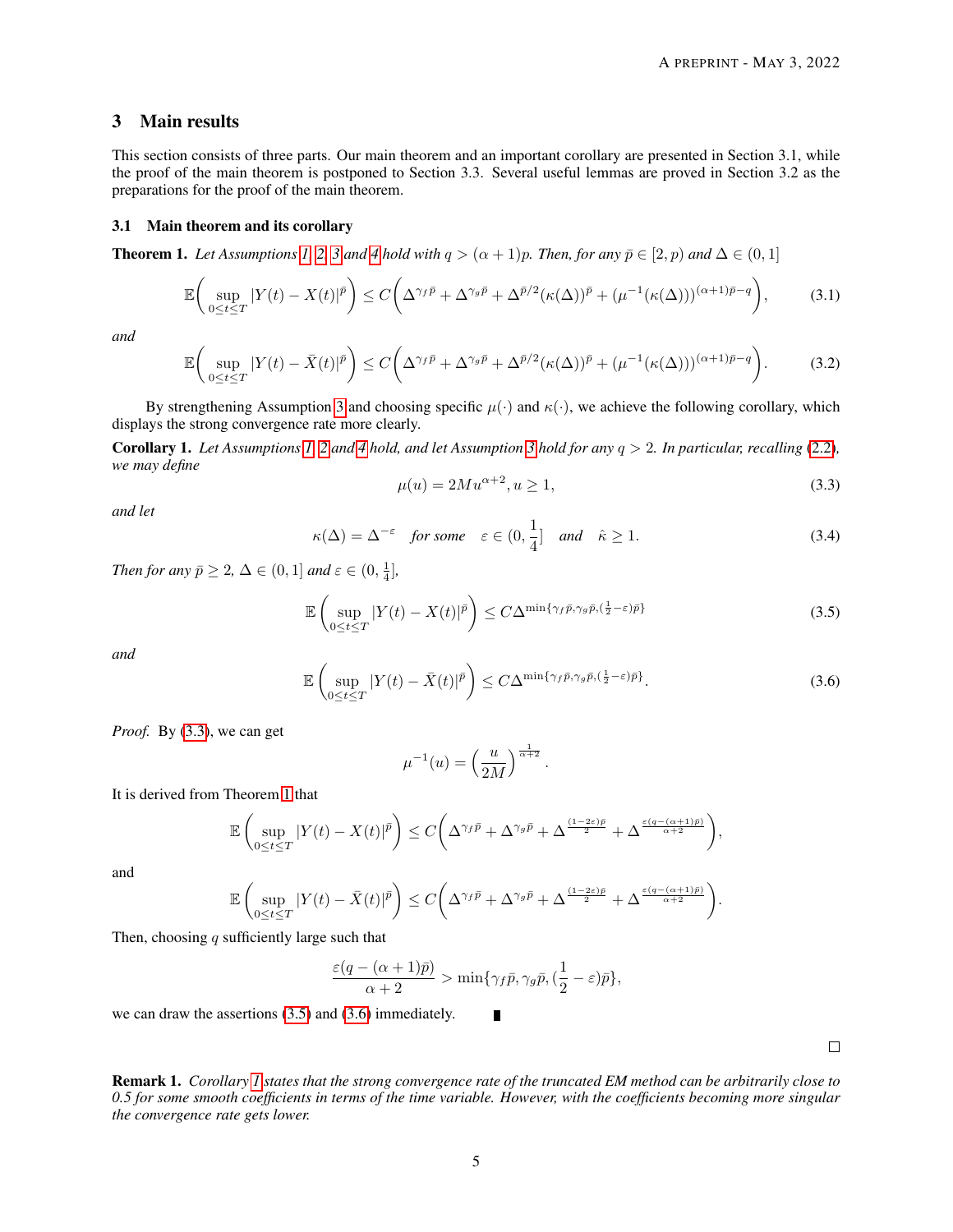#### 3.2 Useful lemmas

Five lemmas are needed before we proceed to the proof of the main theorem.

The first two lemmas in this subsection state that the truncated functions  $f_\Delta$  and  $g_\Delta$  inherit Assumptions [1](#page-2-1) and [3](#page-2-3) to some extended. Since the proofs of these two lemmas are similar to those of Lemmas 3.2 and 3.5 in [\[7\]](#page-18-20), we omit them here.

<span id="page-5-3"></span>**Lemma 1.** *Let Assumption [3](#page-2-3) hold. Then, for all*  $\Delta \in (0, 1]$ *, we have* 

$$
x^{T} f_{\Delta}(t, x) + \frac{5q - 1}{2} |g_{\Delta}(t, x)|^{2} \leq \hat{K}_{1}(1 + |x|^{2}), \quad \forall x \in \mathbb{R}^{d},
$$

*where*  $\hat{K}_1 = 2K_1 \left( 1 \vee \frac{1}{\mu^{-1}(\kappa(1))} \right)$ .

**Lemma 2.** *Let Assumption [1](#page-2-1) hold. Then, for all*  $\Delta \in (0, 1]$ *, we have* 

$$
|f_{\Delta}(t,x) - f_{\Delta}(t,y)| \vee |g_{\Delta}(t,x) - g_{\Delta}(t,y)| \leq L(1 + |x|^{\alpha} + |y|^{\alpha})|x - y|,
$$

*for all*  $t \in (0, T]$ *,*  $x, y \in \mathbb{R}^d$ *.* 

The lemma below states the moment boundedness of the underlying solution.

<span id="page-5-2"></span>**Lemma [3](#page-2-3).** *Suppose Assumption [1](#page-2-1) and 3 hold. Then, for any*  $p \in [2, q)$ 

$$
\mathbb{E}\left(\sup_{0\leq t\leq T}|Y(t)|^p\right)<\infty.
$$

*Proof.* Denote  $\tau_{\ell} := \inf\{t \geq 0; |Y(t)| > \ell\}$  for some positive integer  $\ell$ . It can be seen that

$$
\int_0^t \mathbb{E}_B \left( \sup_{0 \le s \le r \wedge \tau_\ell} |Y(s)|^p \right) dE(r) < \ell^p E(t) < \infty.
$$

Fix  $\ell$  and  $t \in [0, T]$ . Since E has continuous paths,  $B \circ E$  is a continuous martingale with quadratic variation  $[B \circ E, B \circ E] = [\dot{B}, B] \circ E = E$ . By the Itô formula, we can derive from [\(2.1\)](#page-2-0) that

<span id="page-5-1"></span>
$$
|Y(s)|^p = |Y(0)|^p + A_0 + M_s,
$$
\n(3.7)

where

$$
A_0 := \int_0^s \left\{ p|Y(r)|^{p-1} f(r, Y(r)) + \frac{1}{2} p(p-1)|Y(r)|^{p-2} |g(r, Y(r))|^2 \right\} dE(r)
$$

and

$$
M_s := \int_0^s p|Y(r)|^{p-1} g(r, Y(r)) dB(E(r)).
$$

It can be noted that the stochastic integral  $(M_t)_{t\geq 0}$  is a local martingale with quadratic variation

<span id="page-5-0"></span>
$$
[M,M]_t = \int_0^t p^2 |Y(r)|^{2p-2} |g(r,Y(r))|^2 dE(r).
$$

For  $0 \le r \le t \wedge \tau_{\ell}$ , we have

$$
p^{2}|Y(r)|^{2p-2}|g(r,Y(r))|^{2} = p^{2}|Y(r)|^{p}|Y(r)|^{p-2}|g(r,Y(r))|^{2}
$$
  

$$
\leq p^{2}\left(1+\sup_{0\leq s\leq t\wedge\tau_{\ell}}|Y(s)|^{p}\right)|Y(r)|^{p-2}|g(r,Y(r))|^{2}.
$$

By using the inequality  $(ab)^{1/2} \le a/\lambda + \lambda b$  valid for any  $a, b > 0$  and  $\lambda > 0$ , we can see that for  $0 < s < t \wedge \tau_{\ell}$ 

$$
\begin{split}\n&([M,M]_{s})^{1/2} \\
&\leq& p\left((1+\sup_{0\leq s\leq t\wedge\tau_{\ell}}|Y(s)|^{p})\int_{0}^{s}|Y(r)|^{p-2}|g(r,Y(r))|^{2}dE(r)\right)^{\frac{1}{2}} \\
&\leq& p\left(\frac{(1+\sup_{0\leq s\leq t\wedge\tau_{\ell}}|Y(s)|^{p})}{2pb_{1}}+2pb_{1}\int_{0}^{s}|Y(r)|^{p-2}|g(r,Y(r))|^{2}dE(r)\right),\n\end{split} \tag{3.8}
$$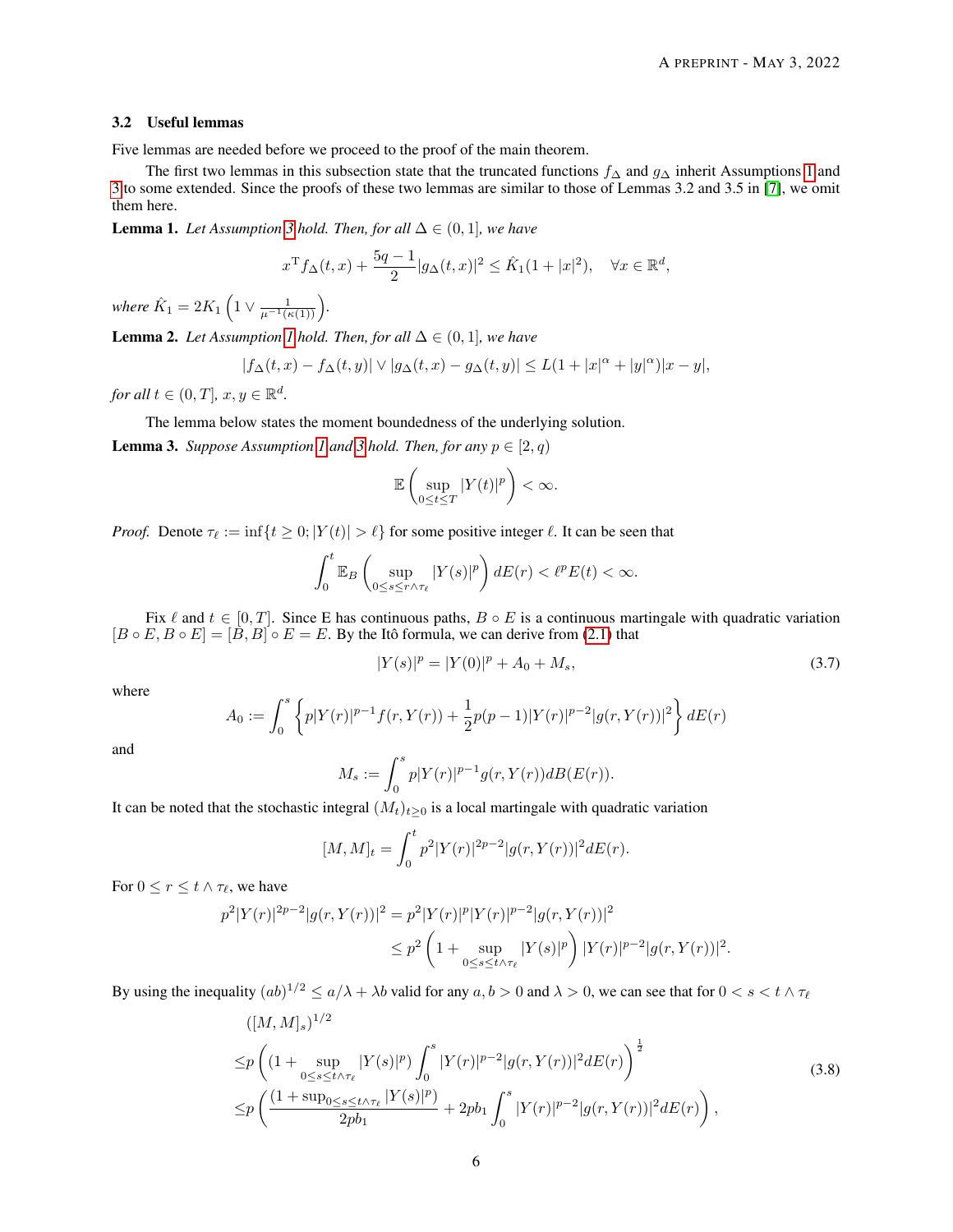where  $b_1$  is the constant appearing in the Burkholder–Davis–Gundy (BDG) equality (Chapter 1, Theorem 7.3 in [\[26\]](#page-19-12)). Substituting [\(3.8\)](#page-5-0) into [\(3.7\)](#page-5-1) and taking  $\mathbb{E}_B$  on both sides, we have

$$
1 + \mathbb{E}_{B} \left( \sup_{0 \le s \le t \wedge \tau_{\ell}} |Y(s)|^{p} \right)
$$
  
\n
$$
\le 1 + |Y(0)|^{p} + \mathbb{E}_{B} \left( \sup_{0 \le s \le t \wedge \tau_{\ell}} \int_{0}^{s} \{p|Y(r)|^{p-2}Y^{T}(r)f(r,Y(r)) + \frac{1}{2}p(p-1)|Y(r)|^{p-2}|g(r,Y(r))|^{2}\}dE(r) \right)
$$
  
\n
$$
+ b_{1}\mathbb{E}_{B} \left( \int_{0}^{s} 2p^{2}b_{1}|Y(r)|^{p-2}|g(r,Y(r))|^{2}dE(r) + \frac{1}{2b_{1}}(1 + \sup_{0 \le s \le t \wedge \tau_{\ell}} |Y(s)|^{p}) \right)
$$
  
\n
$$
= 1 + |Y(0)|^{p} + \frac{1}{2} \left( 1 + \mathbb{E}_{B} \left( \sup_{0 \le s \le t \wedge \tau_{\ell}} |Y(s)|^{p} \right) \right)
$$
  
\n
$$
+ b\mathbb{E}_{B} \left( \sup_{0 \le s \le t \wedge \tau_{\ell}} \int_{0}^{s} p|Y(r)|^{p-2} \left( Y^{T}(r)f(r,Y(r)) + \frac{5p-1}{2} |g(r,Y(r))|^{2} \right) dE(r) \right),
$$

where  $b = b_1 \vee 1$ . Noting that for any nonnegative process  $a(r)$ , the inequality

<span id="page-6-2"></span>
$$
\int_0^{t \wedge \tau_\ell} a(r) dE(r) \le \int_0^t a(r \wedge \tau_\ell) dE(r) \tag{3.9}
$$

holds. Using Assumption [3,](#page-2-3) we obtain

$$
1 + \mathbb{E}_B \left( \sup_{0 \le s \le t \wedge \tau_\ell} |Y(s)|^p \right) \le 1 + |Y(0)|^p + \frac{1}{2} \left( 1 + \mathbb{E}_B (\sup_{0 \le s \le t \wedge \tau_\ell} |Y(s)|^p) \right)
$$
  
+ 
$$
b \mathbb{E}_B \left( \int_0^t pK_1 |Y(r \wedge \tau_\ell)|^{p-2} \left( 1 + |Y(r)|^2 \right) dE(r) \right)
$$
  

$$
\le 1 + |Y(0)|^p + \frac{1}{2} \left( 1 + \mathbb{E}_B (\sup_{0 \le s \le t \wedge \tau_\ell} |Y(s)|^p) \right)
$$
  
+ 
$$
2pbK_1 \int_0^t \left( 1 + \mathbb{E}_B (\sup_{0 \le s \le r \wedge \tau_\ell} |Y(s)|^p) \right) dE(r),
$$

which in turn gives

$$
1+\mathbb{E}_B\left(\sup_{0\leq s\leq t\wedge\tau_\ell}|Y(s)|^p\right)\leq 2(1+|Y(0)|^p)+4pbK_1\int_0^t\left(1+\mathbb{E}_B\left(\sup_{0\leq s\leq r\wedge\tau_\ell}|Y(s)|^p\right)\right)dE(r).
$$

Thus, applying the Gronwall-type inequality (Chapter IX.6a, Lemma 6.3 in [\[13\]](#page-18-21)) yields

$$
1 + \mathbb{E}_B \left( \sup_{0 \le s \le t \wedge \tau_\ell} |Y(s)|^p \right) \le 2(1 + |Y(0)|^p) e^{4pbK_1E(t)}
$$

for all  $t \in [0, T]$ .

Since  $\tau_{\ell} \to \infty$  as  $\ell \to \infty$ , setting  $t = T$  and letting  $\ell \to \infty$  give

$$
1 + \mathbb{E}_B \left( \sup_{0 \le t \le T} |Y(s)|^p \right) \le 2(1 + |Y(0)|^p) e^{4pbK_1 E(T)}.
$$

Taking  $\mathbb{E}_D$  on both sides and using the fact that  $\mathbb{E}_D[e^{\lambda E(T)}] < \infty$  for any  $\lambda > 0$  ([\[3\]](#page-18-5), [\[14\]](#page-18-4), [\[22\]](#page-18-22)) yield the desired result.  $\blacksquare$ 

 $\Box$ 

<span id="page-6-3"></span>The next lemma measures the difference between the two versions of the continuous-time truncated EM method. **Lemma 4.** *For any*  $\Delta \in (0, 1]$  *and any*  $\hat{p} > 2$ *, we have* 

<span id="page-6-1"></span>
$$
\mathbb{E}_B|X(t) - \bar{X}(t)|^{\hat{p}} \le c_{\hat{p}}\Delta^{\hat{p}/2} \left(\kappa(\Delta)\right)^{\hat{p}}, \quad \forall t \ge 0,
$$
\n(3.10)

*where*  $c_{\hat{p}} = b_{\hat{p}} 2^{\hat{p}-1}$ *. Consequently,* 

<span id="page-6-0"></span>
$$
\lim_{\Delta \to 0} \mathbb{E}_B |X(t) - \bar{X}(t)|^{\hat{p}} = 0, \quad \forall t \ge 0.
$$
\n(3.11)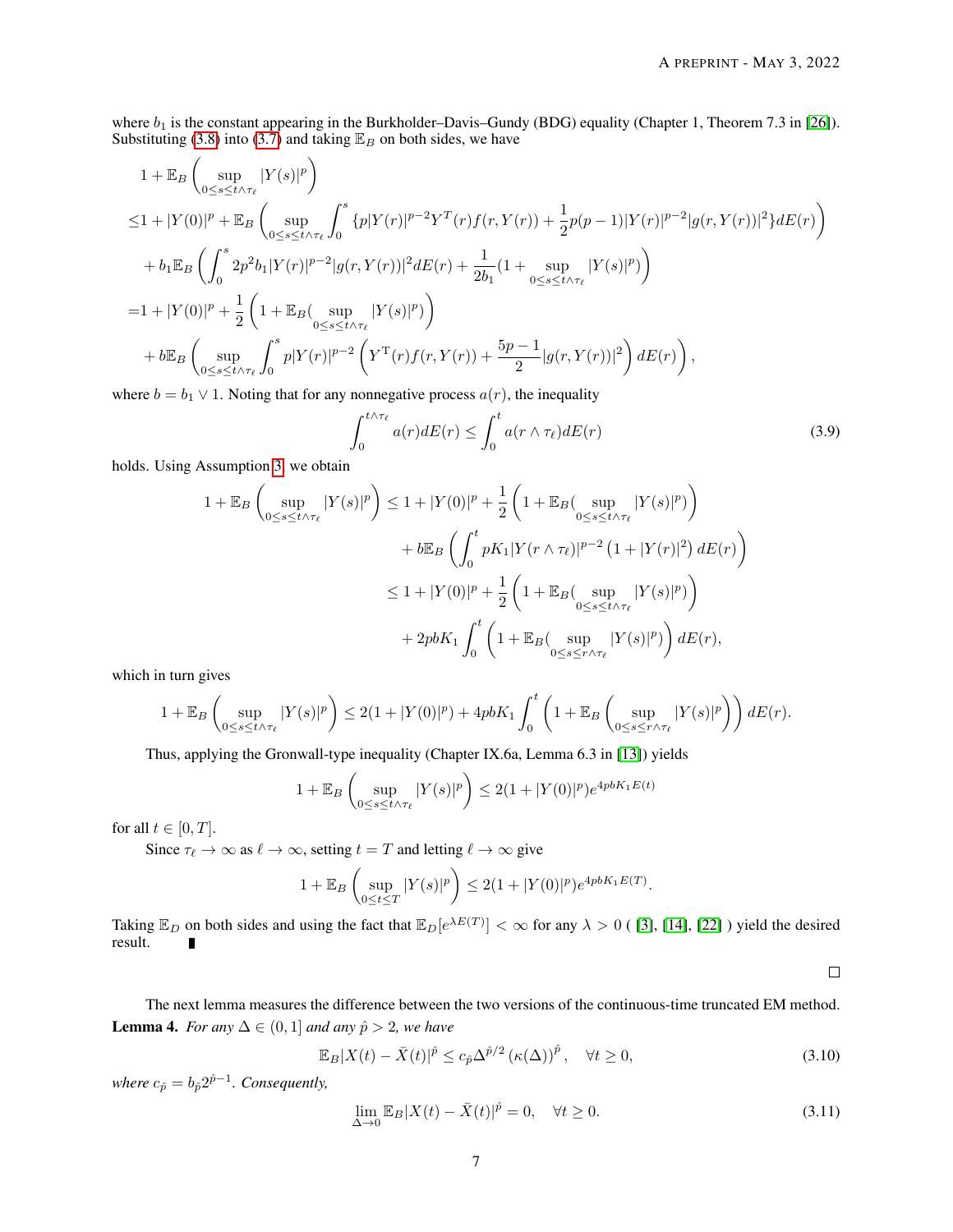*Proof.* Fix any  $\Delta \in (0, 1], \hat{p} > 2$  and  $t \geq 0$ . There is a unique integer  $n \geq 0$  such that  $\rho_n \leq t \leq \rho_{n+1}$ . By properties of the Itô integral, we then derive from  $(2.9)$  that

<span id="page-7-2"></span>
$$
\mathbb{E}_{B}|X(t) - \bar{X}(t)|^{\hat{p}}\n= \mathbb{E}_{B}|X(t) - X(\rho_{n})|^{\hat{p}}\n\leq 2^{\hat{p}-1} \left( \mathbb{E}_{B} \left| \int_{\rho_{n}}^{t} f_{\Delta}(\bar{\rho}(s), \bar{X}(s)) dE(s) \right|^{2} + \mathbb{E}_{B} \left| \int_{\rho_{n}}^{t} g_{\Delta}(\bar{\rho}(s), \bar{X}(s)) dB(E(s)) \right|^{2} \right).
$$
\n(3.12)

The first item in the above brackets, using the Hölder inequality, we can see

<span id="page-7-0"></span>
$$
\mathbb{E}_B \left| \int_{\rho_n}^t f_\Delta(\bar{\rho}(s), \bar{X}(s)) dE(s) \right|^{\hat{p}} \leq \Delta^{\hat{p}-1} \mathbb{E}_B \int_{\rho_n}^t \left| f_\Delta(\bar{\rho}(s), \bar{X}(s)) \right|^{\hat{p}} dE(s), \tag{3.13}
$$

the second item in the above brackets, using the Burkholder-Davis-Gundy inequality, we can see

$$
\mathbb{E}_{B}\left|\int_{\rho_{n}}^{t}g_{\Delta}(\bar{\rho}(s),\bar{X}(s))dB(E(s))\right|^{\hat{p}} = \mathbb{E}_{B}\left(\left|\int_{\rho_{n}}^{t}g_{\Delta}(\bar{\rho}(s),\bar{X}(s))dB(E(s))\right|^{2}\right)^{\hat{p}/2} \le b_{\hat{p}}\mathbb{E}_{B}\left(\int_{\rho_{n}}^{t}\left|g_{\Delta}(\bar{\rho}(s),\bar{X}(s))\right|^{2}dE(s)\right)^{\hat{p}/2} \le b_{\hat{p}}\Delta^{\hat{p}/2-1}\mathbb{E}_{B}\int_{\rho_{n}}^{t}\left|g_{\Delta}(\bar{\rho}(s),\bar{X}(s))\right|^{\hat{p}}dE(s).
$$
\n(3.14)

Substituting the estimates  $(3.13)$  and  $(3.14)$  into  $(3.12)$ , we have

$$
\mathbb{E}_B|X(t) - \bar{X}(t)|^{\hat{p}} \le c_{\hat{p}} \left(\Delta^{\hat{p}-1} \Delta(\kappa(\Delta))^{\hat{p}} + \Delta^{\hat{p}/2 - 1} \Delta(\kappa(\Delta))^{\hat{p}}\right)
$$
  

$$
\le c_{\hat{p}} \Delta^{\hat{p}/2} (\kappa(\Delta))^{\hat{p}},
$$

where [\(2.6\)](#page-3-2) is used and  $c_{\hat{p}} = b_{\hat{p}} 2^{\hat{p}-1}$ . This completes the proof of [\(3.10\)](#page-6-0). Noting from [\(2.5\)](#page-3-3), we have  $\Delta^{\hat{p}/2} (\kappa(\Delta))^{\hat{p}} \leq$  $\Delta^{\hat{p}/4}$ . Then, [\(3.11\)](#page-6-1) can be derived from [\(3.10\)](#page-6-0).  $\blacksquare$ 

<span id="page-7-1"></span> $\Box$ 

<span id="page-7-4"></span>The following lemma shows the moment boundedness of the truncated EM method. Lemma 5. *Let Assumptions [1](#page-2-1) and [3](#page-2-3) hold. Then*

<span id="page-7-3"></span>
$$
\sup_{0<\Delta\leq 1} \mathbb{E}[\sup_{0\leq t\leq T} |X(t)|^p] \leq C, \quad \forall T > 0,
$$
\n(3.15)

where C is a constant dependent on  $X(0)$ ,  $p$ ,  $T$  and  $\hat{K}_{1}$ , but independent from  $\Delta$ .

*Proof.* Define the stopping time  $\zeta_{\ell} := \inf\{t \geq 0; |X(t)| > \ell\}$  for some positive integer  $\ell$ . It can be seen that

$$
\int_0^t \mathbb{E}_B\left(\sup_{0\leq s\leq t\wedge\zeta_\ell}|X(s)|^p\right)dE(r)\leq \ell^pE(t)<\infty.
$$

Fix any  $\Delta \in (0, 1]$  and  $T \ge 0$ . By the Itô formula, we derive from [\(2.9\)](#page-3-1) that, for  $0 \le u \le t \wedge \zeta_{\ell}$ ,

$$
|X(u)|^p = |X(0)|^p + A_1 + M_u,
$$

where

$$
A_1 := \int_0^u \left( p|X(s)|^{p-2} X^{\mathrm{T}}(s) f_{\Delta}(\bar{\rho}(s), \bar{X}(s)) + \frac{1}{2} p(p-1)|X(s)|^{p-2} |g_{\Delta}(\bar{\rho}(s), \bar{X}(s))|^2 \right) dE(s),
$$
  

$$
M_u := \int_0^u p|X(s)|^{p-1} |g_{\Delta}(\bar{\rho}(s), \bar{X}(s))| dB(E(s)).
$$

It can be noted that the stochastic integral  $(M_t)_{t\geq 0}$  is a local martingale with quadratic variation

$$
[M,M]_t = \int_0^t p^2 |X(s)|^{2p-2} |g_\Delta(\bar{\rho}(s), \bar{X}(s))|^2 dE(s).
$$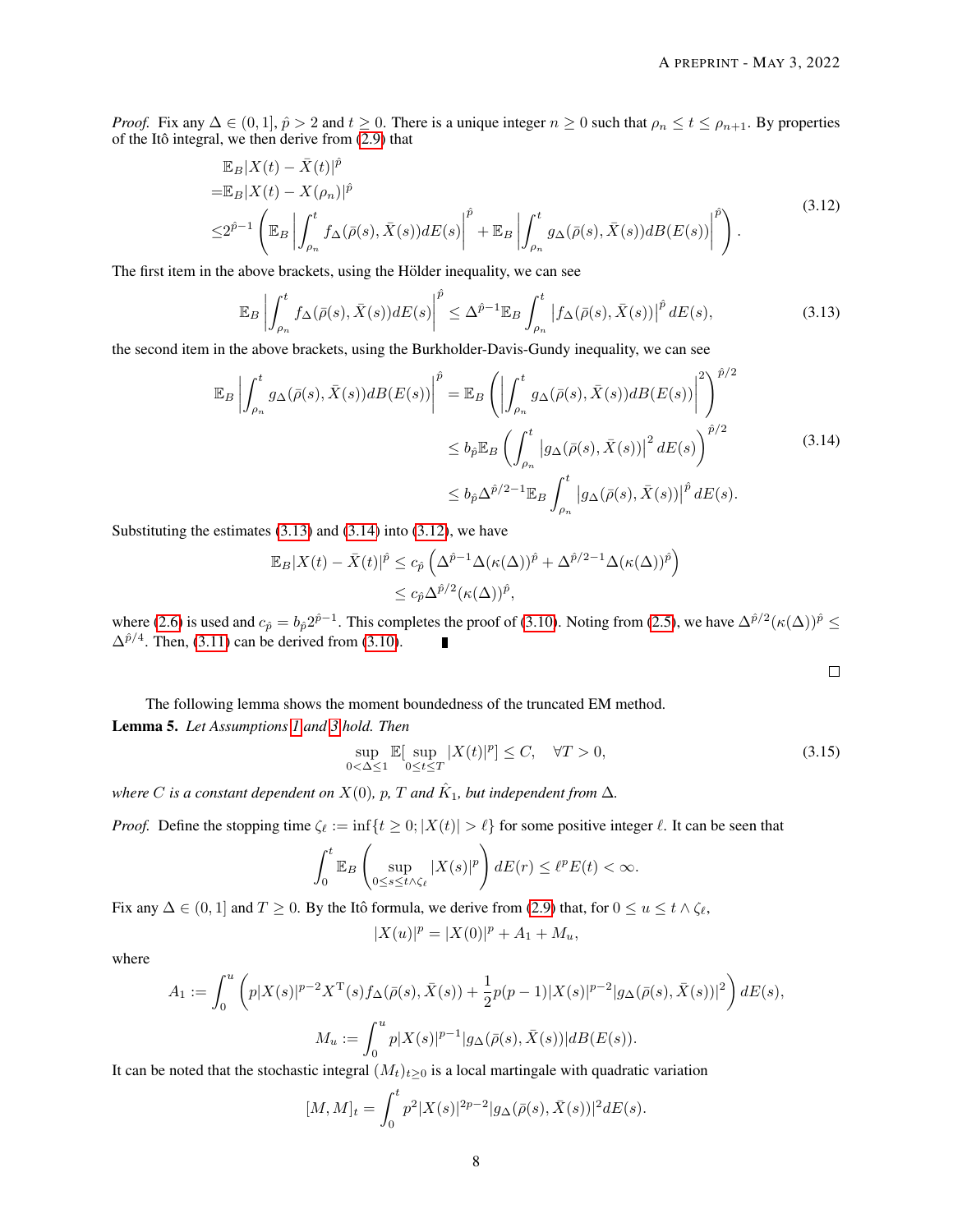For  $0 \leq s \leq t \wedge \zeta_{\ell}$ ,

$$
p^{2}|X(s)|^{2p-2}|g_{\Delta}(\bar{\rho}(s),\bar{X}(s))|^{2} \leq p^{2}|X(s)|^{p}|X(s)|^{p-2}|g_{\Delta}(\bar{\rho}(s),\bar{X}(s))|^{2}
$$
  

$$
\leq p^{2}\left(\sup_{0\leq u\leq t\wedge\zeta_{\ell}}|X(u)|^{p}\right)|X(s)|^{p-2}|g_{\Delta}(\bar{\rho}(s),\bar{X}(s))|^{2}.
$$

Similar to the proof of Lemma [3.](#page-5-2) By using the inequality  $(ab)^{1/2} \le a/\lambda + \lambda b$  valid for any  $a, b \ge 0$  and  $\lambda \le 0$ , we can see that for  $0 \le u \le t \wedge \zeta_{\ell}$ ,

$$
\begin{split} & ( [M, M]_t)^{1/2} \\ \leq & p \left( \sup_{0 \leq u \leq t \wedge \zeta_{\ell}} |X(u)|^p \int_0^u |X(s)|^{p-2} |g_\Delta(\bar{\rho}(s), \bar{X}(s))|^2 dE(s) \right)^{1/2} \\ \leq & p \left( \frac{\sup_{0 \leq u \leq t \wedge \zeta_{\ell}} |X(u)|^p}{2pb_1} + 2pb_1 \int_0^u |X(s)|^{p-2} |g_\Delta(\bar{\rho}(s), \bar{X}(s))|^2 dE(s) \right). \end{split}
$$

Therefore, for any  $0 \le u \le t \wedge \zeta_{\ell}$ , by Lemma [1](#page-5-3) and the Young inequality

$$
a^{p-2}b \le \frac{p-2}{p}a^p + \frac{2}{p}b^{p/2}, \quad \forall a, b \ge 0,
$$

we then have

$$
\mathbb{E}_{B}\left(\sup_{0\leq u\leq t\wedge\zeta_{\ell}}|X(u)|^{p}\right) \leq |X(0)|^{p}+\mathbb{E}_{B}\left(\sup_{0\leq u\leq t\wedge\zeta_{\ell}}\int_{0}^{u}\left(p|X(s)|^{p-2}X^{\mathsf{T}}(s)f_{\Delta}(\bar{\rho}(s),\bar{X}(s))\right) \n+\frac{1}{2}p(p-1)|X(s)|^{p-2}|g_{\Delta}(\bar{\rho}(s),\bar{X}(s))|^{2}\right)\right) dE(s) \n+ b_{1}\mathbb{E}_{B}\left(\frac{1}{2b_{1}}\sup_{0\leq u\leq t\wedge\zeta_{\ell}}|X(u)|^{p}+\int_{0}^{u}2b_{1}p^{2}|X(s)|^{p-2}|g_{\Delta}(\bar{\rho}(s),\bar{X}(s))|^{2}dE(s)\right) \n\leq |X(0)|^{p}+\frac{1}{2}\mathbb{E}_{B}\left(\sup_{0\leq u\leq t\wedge\zeta_{\ell}}|X(u)|^{p}\right) \n+ b\mathbb{E}_{B}\left(\sup_{0\leq u\leq t\wedge\zeta_{\ell}}\int_{0}^{u}p|X(s)|^{p-2}\left(\bar{X}^{\mathsf{T}}(s)f_{\Delta}(\bar{\rho}(s),\bar{X}(s))+\frac{5p-1}{2}|g_{\Delta}(\bar{\rho}(s),\bar{X}(s))|^{2}\right)dE(s)\right) \n+ \mathbb{E}_{B}\left(\int_{0}^{u}p|X(s)|^{p-2}(X(s)-\bar{X}(s))^{\mathsf{T}}f_{\Delta}(\bar{\rho}(s),\bar{X}(s))dE(s)\right) \n\leq |X(0)|^{p}+\frac{1}{2}\mathbb{E}_{B}\left(\sup_{0\leq u\leq t\wedge\zeta_{\ell}}|X(u)|^{p}\right)+bp\hat{K}_{1}\mathbb{E}_{B}\left(\sup_{0\leq u\leq t\wedge\zeta_{\ell}}\int_{0}^{u}|X(s)|^{p-2}(1+|\bar{X}(s)|^{2})dE(s)\right) \n+ \mathbb{E}_{B}\left((p-2)\int_{0}^{u}|X(s)|^{p}dE(s)+2\int_{0}^{u}|X(s)-\bar{X}(s)|^{p/2}|f_{\Delta}(\
$$

where  $b = b_1^2 \vee 1$ . Thus, for any  $0 \le u \le t \wedge \zeta_{\ell}$  and apply [\(3.9\)](#page-6-2) inequality, we have

$$
\mathbb{E}_{B}\left(\sup_{0\leq u\leq t\wedge\zeta_{\ell}}|X(t)|^{p}\right)\leq 2|X(0)|^{p}+2bp\hat{K}_{1}\mathbb{E}_{B}\int_{0}^{t}|X(t\wedge\zeta_{\ell})|^{p-2}(1+|\bar{X}(s)|^{2})dE(s) \n+2(p-2)\int_{0}^{t}\mathbb{E}_{B}|X(t\wedge\zeta_{\ell})|^{p}dE(s) \n+4\mathbb{E}_{B}\int_{0}^{t}|X(s)-\bar{X}(s)|^{p/2}|f_{\Delta}(\bar{\rho}(s),\bar{X}(s))|^{p/2}dE(s).
$$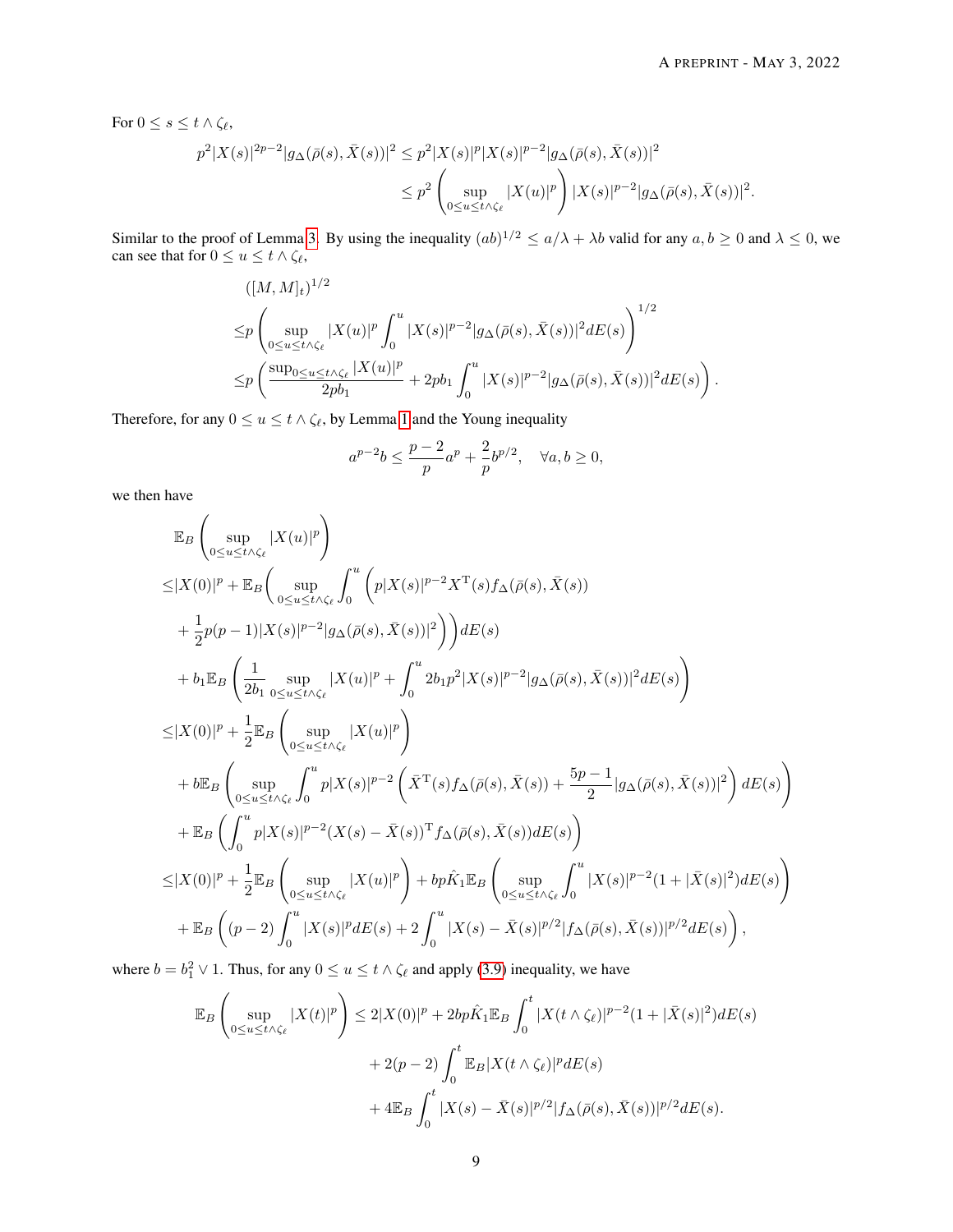By Lemma [4,](#page-6-3) inequalities [\(2.6\)](#page-3-2) and [\(2.5\)](#page-3-3), we have

$$
\mathbb{E}_{B} \int_{0}^{t} |X(s) - \bar{X}(s)|^{p/2} |f_{\Delta}(\bar{\rho}(s), \bar{X}(s))|^{p/2} dE(s)
$$
  
\n
$$
\leq (\kappa(\Delta))^{p/2} \int_{0}^{t} \mathbb{E}_{B} \left( |X(s) - \bar{X}(s)|^{p/2} \right) dE(s)
$$
  
\n
$$
\leq (\kappa(\Delta))^{p/2} \int_{0}^{t} \left( \mathbb{E}_{B} |X(s) - \bar{X}(s)|^{p} \right)^{1/2} dE(s)
$$
  
\n
$$
\leq 2^{p-1} E(t) \left( \kappa(\Delta) \right)^{p} \Delta^{p/4}
$$
  
\n
$$
\leq 2^{p-1} E(t).
$$

We therefore have

$$
\mathbb{E}_B \left( \sup_{0 \le u \le t \wedge \zeta_\ell} |X(u)|^p \right) \le C_1 + C_2 \int_0^t \left( \mathbb{E}_B |X(t \wedge \zeta_\ell)|^p + \mathbb{E}_B |\bar{X}(t \wedge \zeta_\ell)|^p \right) dE(s)
$$
  

$$
\le C_1 + 2C_2 \int_0^t \mathbb{E}_B \left( \sup_{0 \le u \le t \wedge \zeta_\ell} |X(u)|^p \right) dE(s),
$$

where  $C_1 = 2|X(0)|^p + 2^{p+1}E(t)$  and  $C_2 = 2bp\hat{K}_1 \vee 2(p-2)$ . Applying the well-known Gronwall-type inequality in Chapter IX.6a, Lemma 6.3 of [\[13\]](#page-18-21) yields, for any  $t \in [0, T]$ ,

$$
\mathbb{E}_B\left(\sup_{0\leq u\leq t\wedge\zeta_{\ell}}|X(u)|^p\right)\leq C_1e^{2C_2E(t)}.
$$

Since  $\zeta_{\ell} \to \infty$  as  $\ell \to \infty$ . Setting  $t = T$  and letting  $\ell \to \infty$  give

$$
\mathbb{E}_B\left(\sup_{0\leq t\leq T}|X(t)|^p\right)\leq C_1e^{2C_2E(T)}.
$$

Taking  $\mathbb{E}_D$  on both sides, and using the fact that  $\mathbb{E}_D(E(T)e^{E(T)}) < \mathbb{E}_D(e^{2E(T)}) < \infty$  yield,

$$
\mathbb{E}\left(\sup_{0\leq t\leq T}|X(t)|^p\right)\leq C.
$$

As this holds for any  $\Delta \in (0, 1]$  and C is independent of  $\Delta$ , we see the required assertion [\(3.15\)](#page-7-3).

<span id="page-9-0"></span>

 $\blacksquare$ 

Now, we are ready to prove the main theorem.

#### 3.3 Proof of Theorem [1](#page-4-1)

**Proof.** Fix  $\bar{p} \in [1, p)$  and  $\Delta \in (0, 1]$  arbitrarily. Let  $e_{\Delta}(t) = Y(t) - X(t)$  for  $t \ge 0$ . For each integer  $\ell > |Y(0)|$ , define the stopping time

$$
\theta_{\ell} = \inf\{t \ge 0 : |Y(t)| \vee |X(t)| \ge \ell\},\tag{3.16}
$$

where we set inf  $\emptyset = \infty$  (as usual  $\emptyset$  denotes the empty set). By the Itô formula, we have that for any  $0 \le t \le T$ ,

$$
|e_{\Delta}(t \wedge \theta_{\ell})|^{\bar{p}} = \int_0^{t \wedge \theta_{\ell}} \left( \bar{p}|e_{\Delta}(s)|^{\bar{p}-1} \left( f(s, Y(s)) - f_{\Delta}(\bar{\rho}(s), \bar{X}(s)) \right) \right. \\ \left. + \frac{\bar{p}(\bar{p}-1)}{2} |e_{\Delta}(s)|^{\bar{p}-2} |g(s, Y(s)) - g_{\Delta}(\bar{\rho}(s), \bar{X}(s))|^2 \right) dE(s) + M_{t \wedge \theta_{\ell}}, \tag{3.17}
$$

where

$$
M_{t \wedge \theta_{\ell}} := \int_0^{t \wedge \theta_{\ell}} \bar{p} |e_{\Delta}(s)|^{\bar{p}-1} |g(s, Y(s)) - g_{\Delta}(\bar{\rho}(s), \bar{X}(s))| dB(E(s)).
$$

Note that the stochastic integral  $(M_t)_{t>0}$  is a local martingale with quadratic variation

$$
[M,M]_{t\wedge\theta_{\ell}} = \int_0^{t\wedge\theta_{\ell}} \bar{p}^2 |e_{\Delta}(s)|^{2\bar{p}-2} |g(s,Y(s)) - g_{\Delta}(\bar{\rho}(s),\bar{X}(s))|^2 dE(s).
$$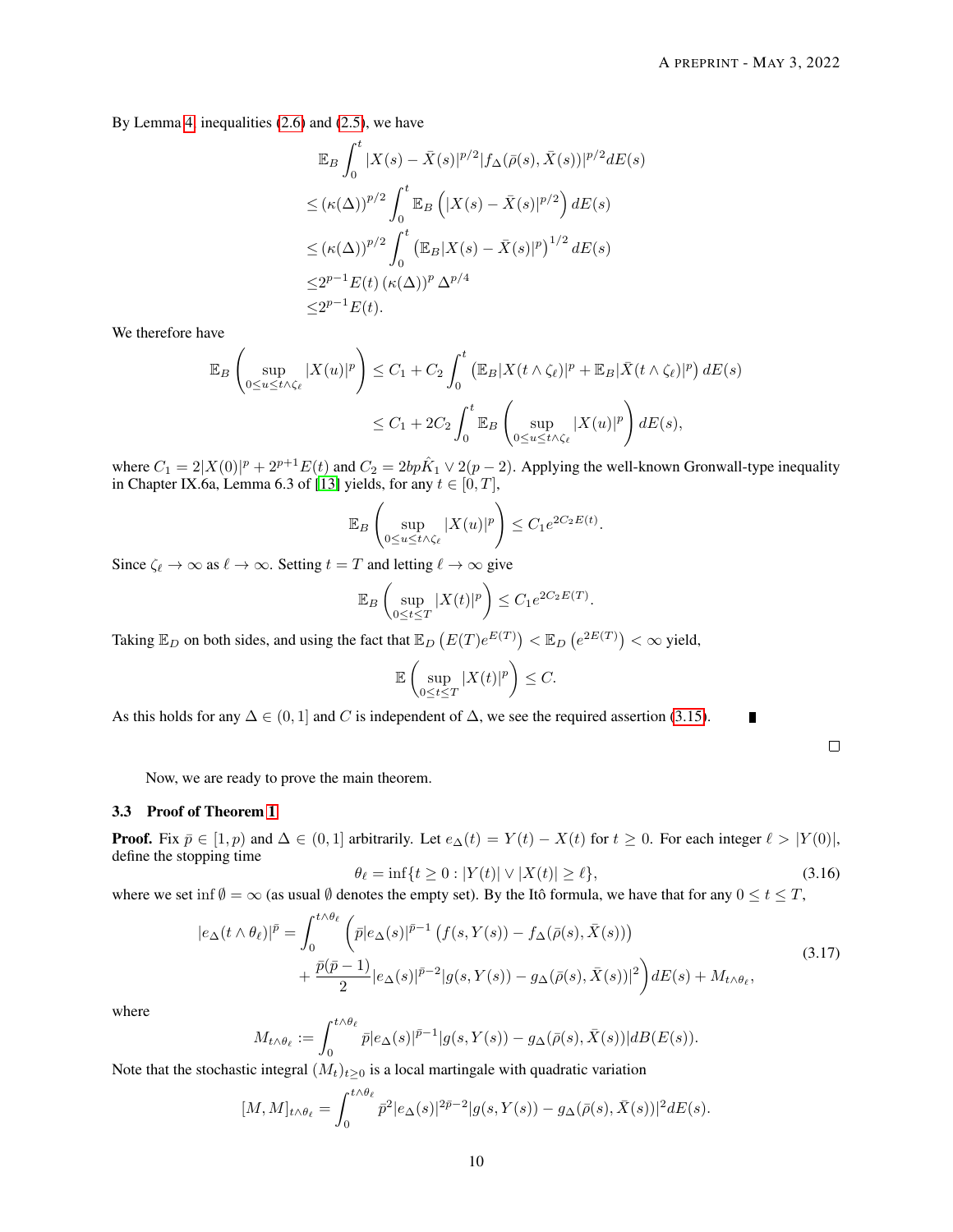For  $0 \le s \le t \wedge \theta_{\ell}$ , we have

<span id="page-10-0"></span>
$$
\begin{split} & \bar{p}^2|e_\Delta(s)|^{2\bar{p}-2}|g(s,Y(s))-g_\Delta(\bar{\rho}(s),\bar{X}(s))|^2\\ =&\bar{p}^2|e_\Delta(s)|^{\bar{p}}|e_\Delta(s)|^{\bar{p}-2}|g(s,Y(s))-g_\Delta(\bar{\rho}(s),\bar{X}(s))|^2\\ \leq& \bar{p}^2(\sup_{0\leq r\leq t\wedge\theta_\ell}|e_\Delta(r)|^{\bar{p}})|e_\Delta(s)|^{\bar{p}-2}|g(s,Y(s))-g_\Delta(\bar{\rho}(s),\bar{X}(s))|^2. \end{split}
$$

Hence, using the inequality  $(ab)^{1/2} \le a/\lambda + \lambda b$  valid for any  $a, b > 0$  and  $\lambda > 0$ , we have

$$
\begin{split}\n& \left( [M, M]_{t \wedge \theta_{\ell}} \right)^{1/2} \\
&\leq \bar{p} \left( \sup_{0 \leq r \leq t \wedge \theta_{\ell}} |e_{\Delta}(r)|^{\bar{p}} \int_{0}^{t \wedge \theta_{\ell}} |e_{\Delta}(s)|^{\bar{p}-2} |g(s, Y(s)) - g_{\Delta}(\bar{\rho}(s), \bar{X}(s))|^2 dE(s) \right)^{\frac{1}{2}} \\
&\leq \bar{p} \left( \frac{\sup_{0 \leq r \leq t \wedge \theta_{\ell}} |e_{\Delta}(r)|^{\bar{p}}}{2\bar{p}b_1} + 2\bar{p}b_1 \int_{0}^{t \wedge \theta_{\ell}} |e_{\Delta}(s)|^{\bar{p}-2} |g(s, Y(s)) - g_{\Delta}(\bar{\rho}(s), \bar{X}(s))|^2 dE(s) \right).\n\end{split} \tag{3.18}
$$

Combing [\(3.17\)](#page-9-0), [\(3.18\)](#page-10-0) and then apply the BDG inequality, we have

<span id="page-10-1"></span>
$$
\mathbb{E}_{B}\left(\sup_{0\leq t\leq T}|e_{\Delta}(t\wedge\theta_{\ell})|^{\bar{p}}\right) \leq b\mathbb{E}_{B}\left(\sup_{0\leq t\leq T}\int_{0}^{t\wedge\theta_{\ell}}\bar{p}|e_{\Delta}(s)|^{\bar{p}-2}\left(|e_{\Delta}(s)|^{T}\left(f(s,Y(s))-f_{\Delta}(\bar{\rho}(s),\bar{X}(s))\right)\right) +\frac{5\bar{p}-1}{2}|g(s,Y(s))-g_{\Delta}(\bar{\rho}(s),\bar{X}(s))|^{2}\right) dE(s)\right)+\frac{1}{2}\sup_{0\leq r\leq t\wedge\theta_{\ell}}|e_{\Delta}(r)|^{\bar{p}},
$$
\n(3.19)

where  $b = b_1 \vee 1$ . Noting

$$
\frac{5\bar{p}-1}{2}|g(s,Y(s))-g_{\Delta}(\bar{\rho}(s),\bar{X}(s))|^{2}
$$
\n
$$
=\frac{5\bar{p}-1}{2}|g(s,Y(s))-g(s,X(s))+g(s,X(s))-g_{\Delta}(\bar{\rho}(s),\bar{X}(s))|^{2}
$$
\n
$$
\leq \frac{5\bar{p}-1}{2}\left(|g(s,Y(s))-g(s,X(s))|^{2}+2|g(s,Y(s))-g(s,X(s))|\right)
$$
\n
$$
\times|g(s,X(s))-g_{\Delta}(\bar{\rho}(s),\bar{X}(s))|+|g(s,X(s))-g_{\Delta}(\bar{\rho}(s),\bar{X}(s))|^{2}\right),
$$

using the Young inequality,

$$
2|g(s, Y(s)) - g(s, X(s))||g(s, X(s)) - g_{\Delta}(\bar{\rho}(s), \bar{X}(s))|
$$
  
\n
$$
\leq 2\left(\frac{1}{2} \cdot \frac{5p - 5\bar{p}}{5\bar{p} - 1}|g(s, Y(s)) - g(s, X(s))|^2 + \frac{1}{2} \cdot \frac{5\bar{p} - 1}{5p - 5\bar{p}}|g(s, X(s)) - g_{\Delta}(\bar{\rho}(s), \bar{X}(s))|^2\right)
$$
  
\n
$$
= \frac{5p - 5\bar{p}}{5\bar{p} - 1}|g(s, Y(s)) - g(s, X(s))|^2 + \frac{5\bar{p} - 1}{5p - 5\bar{p}}|g(s, X(s)) - g_{\Delta}(\bar{\rho}(s), \bar{X}(s))|^2,
$$

then we can show that

$$
\frac{5\bar{p}-1}{2}|g(s,Y(s))-g_{\Delta}(\bar{\rho}(s),\bar{X}(s))|^{2}
$$
  

$$
\leq \frac{5\bar{p}-1}{2}|g(s,Y(s))-g(s,X(s))|^{2}+\frac{(5\bar{p}-1)(5\bar{p}-1)}{2(5\bar{p}-5\bar{p})}|g(s,X(s))-g_{\Delta}(\bar{\rho}(s),\bar{X}(s))|^{2}.
$$

We get from  $(3.19)$  that

<span id="page-10-2"></span>
$$
\mathbb{E}_{B}\left(\sup_{0\leq t\leq T}|e_{\Delta}(t\wedge\theta_{\ell})|^{\bar{p}}\right) \leq \frac{1}{2}\sup_{0\leq r\leq t\wedge\theta_{\ell}}|e_{\Delta}(r)|^{\bar{p}} + \mathbb{E}_{B}\sup_{0\leq t\leq T}[J_{1}] + \mathbb{E}_{B}\sup_{0\leq t\leq T}[J_{2}] + \mathbb{E}_{B}\sup_{0\leq t\leq T}[J_{3}],
$$
\n(3.20)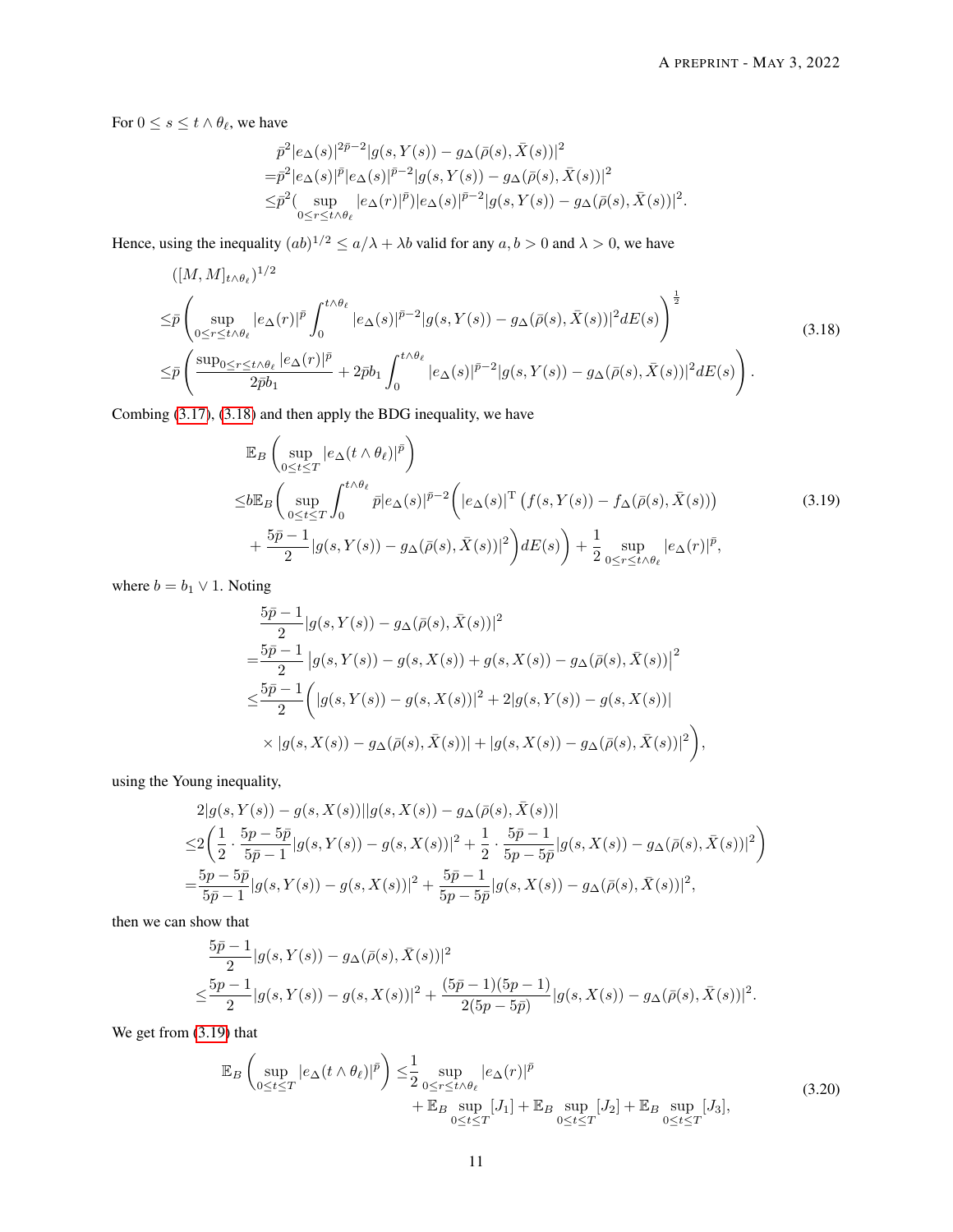where

$$
J_1 := b \int_0^{t \wedge \theta_\ell} \bar{p} |e_\Delta(s)|^{\bar{p}-2} \Big( e_\Delta^{\mathrm{T}}(s) \left( f(s, Y(s)) - f(s, X(s)) \right) + \frac{5p-1}{2} |g(s, Y(s)) - g(s, X(s))|^2 \Big) dE(s),
$$
  

$$
J_2 := b \int_0^{t \wedge \theta_\ell} \bar{p} |e_\Delta(s)|^{\bar{p}-2} \Big( e_\Delta^{\mathrm{T}}(s) \left( f(s, X(s)) - f(\bar{\rho}(s), X(s)) \right) + \frac{(5\bar{p}-1)(5p-1)}{(5p-5\bar{p})} |g(s, X(s)) - g(\bar{\rho}(s), X(s))|^2 \Big) dE(s),
$$
  

$$
J_3 := b \int_0^{t \wedge \theta_\ell} \bar{p} |e_\Delta(s)|^{\bar{p}-2} \Big( e_\Delta^{\mathrm{T}}(s) \left( f(\bar{\rho}(s), X(s)) - f_\Delta(\bar{\rho}(s), \bar{X}(s)) \right) + \frac{(5\bar{p}-1)(5p-1)}{(5p-5\bar{p})} |g(\bar{\rho}(s), X(s)) - g_\Delta(\bar{\rho}(s), \bar{X}(s))|^2 \Big) dE(s).
$$

By Assumption [2,](#page-2-2) we have

<span id="page-11-0"></span>
$$
J_1 \le C_1 \int_0^{t \wedge \theta_\ell} |e_\Delta(s)|^{\bar{p}} dE(s),\tag{3.21}
$$

where  $C_1 = b\bar{p}K$ . Using the Young inequality and Assumption [4,](#page-2-4) we can derive

$$
J_2 \leq b \int_0^{t \wedge \theta_{\ell}} \bar{p} |e_{\Delta}(s)|^{\bar{p}-2} \left( \frac{1}{2} |e_{\Delta}(s)|^2 + \frac{1}{2} |f(s, X(s)) - f(\bar{\rho}(s), X(s))|^2 \right) + \frac{(5\bar{p}-1)(5\bar{p}-1)}{(5\bar{p}-5\bar{p})} |g(s, X(s)) - g(\bar{\rho}(s), X(s))|^2 \right) dE(s)
$$
  

$$
\leq \frac{(\bar{p}-1)(5\bar{p}-5\bar{p}) + (\bar{p}-2)(5\bar{p}-1)(5\bar{p}-1)}{(5\bar{p}-5\bar{p})} b \int_0^{t \wedge \theta_{\ell}} |e_{\Delta}(s)|^{\bar{p}} dE(s)
$$

$$
+ b \int_0^{t \wedge \theta_{\ell}} |f(s, X(s)) - f(\bar{\rho}(s), X(s))|^{\bar{p}} dE(s)
$$

$$
+ \frac{2(5\bar{p}-1)(5\bar{p}-1)}{(5\bar{p}-5\bar{p})} b \int_0^{t \wedge \theta_{\ell}} |g(s, X(s)) - g(\bar{\rho}(s), X(s))|^{\bar{p}} dE(s)
$$

$$
\leq C_2' \left( \int_0^{t \wedge \theta_{\ell}} |e_{\Delta}(s)|^{\bar{p}} dE(s) + \int_0^{t \wedge \theta_{\ell}} H_1^{\bar{p}} (1 + |X(s)|^{(\alpha+1)\bar{p}}) \Delta^{\gamma_f \bar{p}} dE(s) + \int_0^{t \wedge \theta_{\ell}} H_2^{\bar{p}} (1 + |X(s)|^{(\alpha+1)\bar{p}}) \Delta^{\gamma_g \bar{p}} dE(s) \right),
$$

where

$$
C_2'=\max\bigg\{\frac{(\bar p-1)(5p-5\bar p)+(\bar p-2)(5\bar p-1)(5p-1)}{(5p-5\bar p)},1,\frac{2(5\bar p-1)(5p-1)}{(5p-5\bar p)}\bigg\}b.
$$

Then by Lemma [5,](#page-7-4) we obtain

<span id="page-11-1"></span>
$$
J_2 \le C_2 \bigg( \int_0^{t \wedge \theta_\ell} |e_\Delta(s)|^{\bar{p}} dE(s) + \Delta^{\gamma_f \bar{p}} E(T) + \Delta^{\gamma_g \bar{p}} E(T) \bigg), \tag{3.22}
$$

where

$$
C_2 = C_2' \max\{1, H_1^{\bar{p}}(1+C)^{\alpha+1}, H_2^{\bar{p}}(1+C)^{\alpha+1}\}.
$$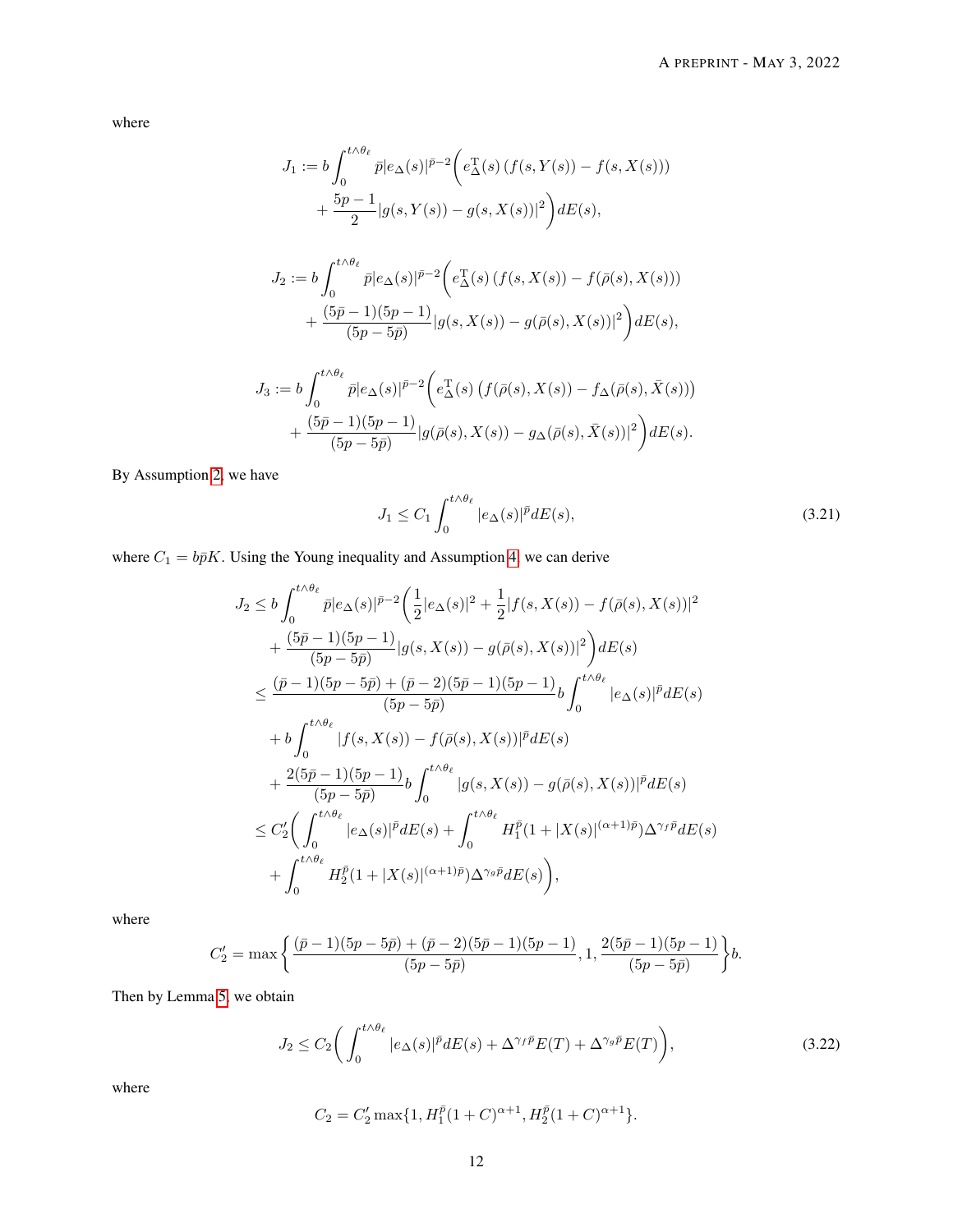Rearranging  $J_3$  gives

<span id="page-12-1"></span><span id="page-12-0"></span>
$$
J_3 \leq b \int_0^{t \wedge \theta_{\ell}} \bar{p}|e_{\Delta}(s)|^{\bar{p}-2} \Big(e_{\Delta}^{\mathrm{T}}(s) \left(f(\bar{\rho}(s), X(s)) - f(\bar{\rho}(s), \bar{X}(s))\right) + \frac{2(5\bar{p}-1)(5p-1)}{(5p-5\bar{p})}|g(\bar{\rho}(s), X(s)) - g(\bar{\rho}(s), \bar{X}(s))|^2\Big) dE(s) + b \int_0^{t \wedge \theta_{\ell}} \bar{p}|e_{\Delta}(s)|^{\bar{p}-2} \Big(e_{\Delta}^{\mathrm{T}}(s) \left(f(\bar{\rho}(s), \bar{X}(s)) - f_{\Delta}(\bar{\rho}(s), \bar{X}(s))\right) + \frac{2(5\bar{p}-1)(5p-1)}{(5p-5\bar{p})}|g(\bar{\rho}(s), \bar{X}(s)) - g_{\Delta}(\bar{\rho}(s), \bar{X}(s))|^2\Big) dE(s) =: J_{31} + J_{32}.
$$
\n(3.23)

First estimate  $J_{31}$ . By the Young inequality and Assumption [1](#page-2-1) we can show that

$$
J_{31} \leq b \int_0^{t \wedge \theta_{\ell}} \bar{p} |e_{\Delta}(s)|^{\bar{p}-2} \left( \frac{1}{2} |e_{\Delta}(s)|^2 + \frac{1}{2} |f(\bar{\rho}(s), X(s)) - f(\bar{\rho}(s), \bar{X}(s))|^2 \right) + \frac{2(5\bar{p}-1)(5p-1)}{(5p-5\bar{p})} |g(\bar{\rho}(s), X(s)) - g(\bar{\rho}(s), \bar{X}(s))|^2 \right) dE(s) \n\leq \frac{(\bar{p}-1)(5p-5\bar{p}) + 2(\bar{p}-2)(5\bar{p}-1)(5p-1)}{(5p-5\bar{p})} b \int_0^{t \wedge \theta_{\ell}} |e_{\Delta}(s)|^{\bar{p}} dE(s) + b \int_0^{t \wedge \theta_{\ell}} |f(\bar{\rho}(s), X(s)) - f(\bar{\rho}(s), \bar{X}(s))|^{\bar{p}} dE(s) + \frac{4(5\bar{p}-1)(5p-1)}{(5p-5\bar{p})} b \int_0^{t \wedge \theta_{\ell}} |g(\bar{\rho}(s), X(s)) - g(\bar{\rho}(s), \bar{X}(s))|^{\bar{p}} dE(s) \n\leq C_{31} \Biggl( \int_0^{t \wedge \theta_{\ell}} |e_{\Delta}(s)|^{\bar{p}} dE(s) + 2L \int_0^{t \wedge \theta_{\ell}} (1 + |X(s)|^{\alpha \bar{p}} + |\bar{X}(s)|^{\alpha \bar{p}}) |X(s) - \bar{X}(s)|^{\bar{p}} dE(s) \Biggr), \tag{3.24}
$$

where

$$
C_{31}=\max\left\{\frac{(\bar{p}-1)(5p-5\bar{p})+2(\bar{p}-2)(5\bar{p}-1)(5p-1)}{(5p-5\bar{p})},1,\frac{4(5\bar{p}-1)(5p-1)}{(5p-5\bar{p})}\right\}b.
$$

Similarly, we can show

<span id="page-12-2"></span>
$$
J_{32} \leq C_{32} \bigg( \int_0^{t \wedge \theta_\ell} |e_\Delta(s)|^{\bar{p}} dE(s) + \int_0^{t \wedge \theta_\ell} |f(\bar{\rho}(s), \bar{X}(s)) - f_\Delta(\bar{\rho}(s), \bar{X}(s))|^{\bar{p}} + |g(\bar{\rho}(s), \bar{X}(s)) - g_\Delta(\bar{\rho}(s), \bar{X}(s))|^{\bar{p}} dE(s) \bigg).
$$

Recalling the definition of truncated EM method and Assumption [1](#page-2-1) gives

$$
J_{32} \leq C_{32} \bigg( \int_0^{t \wedge \theta_\ell} |e_\Delta(s)|^{\bar{p}} dE(s) + \int_0^{t \wedge \theta_\ell} |f(\bar{\rho}(s), \bar{X}(s)) - f(\bar{\rho}(s), \pi_\Delta(\bar{X}(s)))|^{\bar{p}} + |g(\bar{\rho}(s), \bar{X}(s)) - g(\bar{\rho}(s), \pi_\Delta(\bar{X}(s)))|^{\bar{p}} dE(s) \bigg) \leq C_{32} \bigg( \int_0^{t \wedge \theta_\ell} |e_\Delta(s)|^{\bar{p}} dE(s) + 2L \int_0^{t \wedge \theta_\ell} (1 + |\bar{X}(s)|^{\alpha \bar{p}} + |\pi_\Delta(\bar{X}(s))|^{\alpha \bar{p}}) |\bar{X}(s) - \pi_\Delta(\bar{X}(s))|^{\bar{p}} dE(s) \bigg).
$$
\n(3.25)

Putting [\(3.21\)](#page-11-0), [\(3.22\)](#page-11-1), [\(3.23\)](#page-12-0), [\(3.24\)](#page-12-1) and [\(3.25\)](#page-12-2) into [\(3.20\)](#page-10-2), we get

<span id="page-12-3"></span>
$$
\mathbb{E}_{B}\left(\sup_{0\leq t\leq T}|e_{\Delta}(t\wedge\theta_{\ell})|^{\bar{p}}\right) \leq 2C_{1}\mathbb{E}_{B}\int_{0}^{T}|e_{\Delta}(s)|^{\bar{p}}dE(s) + 2C_{2}\left(\mathbb{E}_{B}\int_{0}^{T}|e_{\Delta}(s)|^{\bar{p}}dE(s) + \Delta^{\gamma_{f}\bar{p}}E(T) + \Delta^{\gamma_{g}\bar{p}}E(T)\right) + \mathbb{E}_{B}[I_{31}] + \mathbb{E}_{B}[I_{32}],
$$
\n(3.26)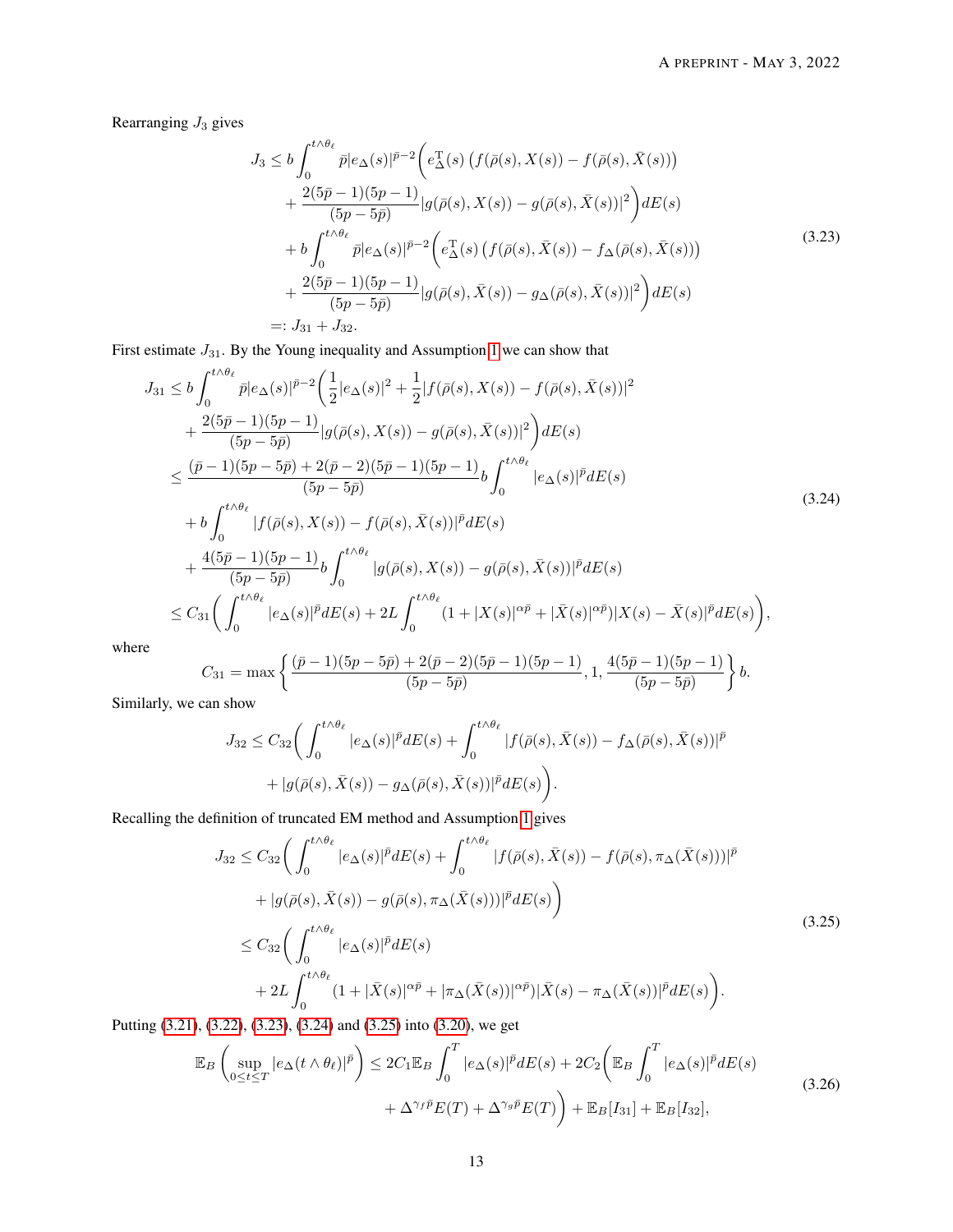where

$$
I_{31} := 2C_{31}\bigg(\int_0^T |e_\Delta(s)|^{\bar p} dE(s) + 2L\int_0^T (1+|X(s)|^{\alpha \bar p} + |\bar X(s)|^{\alpha \bar p})|X(s) - \bar X(s)|^{\bar p} dE(s)\bigg),
$$

and

<span id="page-13-0"></span>
$$
I_{32} := 2C_{32} \bigg( \int_0^T |e_\Delta(s)|^{\bar{p}} dE(s) + 2L \int_0^T (1 + |\bar{X}(s)|^{\alpha \bar{p}} + |\pi_\Delta(\bar{X}(s))|^{\alpha \bar{p}}) \times |\bar{X}(s) - \pi_\Delta(\bar{X}(s))|^{\bar{p}} dE(s) \bigg).
$$

Using the Hölder inequality, Lemma [4](#page-6-3) and Lemma [5](#page-7-4)

$$
\mathbb{E}_{B}[I_{31}] \leq 2C_{31} \left( \mathbb{E}_{B} \int_{0}^{T} |e_{\Delta}(s)|^{\bar{p}} dE(s) + 2L(C+1)^{\frac{\alpha \bar{p}}{q}} \int_{0}^{T} \left( \mathbb{E}_{B} |X(s) - \bar{X}(s)|^{q} \right)^{\bar{p}/q} dE(s) \right) \tag{3.27}
$$
  

$$
\leq 2C_{31} \left( \mathbb{E}_{B} \int_{0}^{T} |e_{\Delta}(s)|^{\bar{p}} dE(s) + 2L(C+1)^{\frac{\alpha \bar{p}}{q}} 2^{(q-1)\bar{p}/q} \Delta^{\bar{p}/2} (\kappa(\Delta))^{\bar{p}} E(T) \right).
$$

Then, by the Hölder inequality and Lemma [5,](#page-7-4) we obtain

<span id="page-13-1"></span>
$$
J_{32} \leq 2C_{32} \left( \mathbb{E}_{B} \int_{0}^{T} |e_{\Delta}(s)|^{\bar{p}} dE(s) + 2L \int_{0}^{T} \left( \mathbb{E}_{B} (1 + |\bar{X}(s)|^{q} + |\pi_{\Delta}(\bar{X}(s))|^{q} \right) \right) \frac{\alpha \bar{p}}{q}
$$
  
\n
$$
\times |\mathbb{E}_{B} |\bar{X}(s) - \pi_{\Delta}(\bar{X}(s))|^{\frac{q\bar{p}}{q-\alpha\bar{p}}}|^{\frac{q-\alpha\bar{p}}{q}} dE(s)
$$
  
\n
$$
\leq 2C_{32} \left( \mathbb{E}_{B} \int_{0}^{T} |e_{\Delta}(s)|^{\bar{p}} dE(s) + 4L(C+1)^{\frac{\alpha\bar{p}}{q}}
$$
  
\n
$$
\times \int_{0}^{T} (\mathbb{E}_{B} [I_{\{|\bar{X}(s)|>\mu^{-1}(\kappa(\Delta))\}} |\bar{X}(s)|^{\frac{q\bar{p}}{q-\alpha\bar{p}}}]^{\frac{q-\alpha\bar{p}}{q}} dE(s) \right)
$$
  
\n
$$
\leq 2C_{32} \left( \mathbb{E}_{B} \int_{0}^{T} |e_{\Delta}(s)|^{\bar{p}} dE(s) + 4L(C+1)^{\frac{\alpha\bar{p}}{q}}
$$
  
\n
$$
\times \int_{0}^{T} ([\mathbb{P}\{|\bar{X}(s)| > \mu^{-1}(\kappa(\Delta))\}]^{\frac{q-(\alpha+1)\bar{p}}{q-\alpha\bar{p}}} (\mathbb{E}_{B} |\bar{X}(s)|^{q})^{\frac{\bar{p}}{q-\alpha\bar{p}}}\frac{q-\alpha\bar{p}}{q} dE(s) \right)
$$
  
\n
$$
\leq 2C_{32} \left( \mathbb{E}_{B} \int_{0}^{T} |e_{\Delta}(s)|^{\bar{p}} dE(s) + 4L(C+1)^{\frac{(\alpha+1)\bar{p}}{q}} \int_{0}^{T} \left( \frac{\mathbb{E}_{B} |\bar{X}(s)|^{q}}{(\mu^{-1}(\kappa(\Delta)))^{q}} \right)^{\frac{q-(\alpha+1)\bar{p}}{q}} dE(s) \right)
$$
  
\n
$$
\leq 2
$$

Substituting [\(3.27\)](#page-13-0) and [\(3.28\)](#page-13-1) into [\(3.26\)](#page-12-3) gives

$$
\mathbb{E}_B \left( \sup_{0 \le t \le T} |e_\Delta(t)|^{\bar{p}} \right) \le C \bigg( \int_0^T \mathbb{E}_B \left( \sup_{0 \le s \le T} |e_\Delta(s)|^{\bar{p}} \right) dE(s) + \Delta^{\gamma_f \bar{p}} + \Delta^{\gamma_g \bar{p}} + \Delta^{\gamma_g \bar{p}} + \Delta^{\bar{p}/2} (\kappa(\Delta))^{\bar{p}} + (\mu^{-1}(\kappa(\Delta)))^{(\alpha+1)\bar{p}-q} \bigg).
$$

An application of the Gronwall inequality yields that

$$
\mathbb{E}_B\left(\sup_{0\leq t\leq T}|e_{\Delta}(t)|^{\bar{p}}\right)\leq C\bigg(\Delta^{\gamma_f\bar{p}}+\Delta^{\gamma_g\bar{p}}+\Delta^{\bar{p}/2}(\kappa(\Delta))^{\bar{p}}+(\mu^{-1}(\kappa(\Delta)))^{(\alpha+1)\bar{p}-q}\bigg),
$$

where C depends on  $e^{\lambda E(T)}$  for some  $\lambda > 0$ , but is independent from  $\Delta$ .

Taking  $\mathbb{E}_D$  on both sides gives the required assertion [\(3.1\)](#page-4-5). The other assertion [\(3.2\)](#page-4-6) follows from (3.1) and <br>ma 4. Therefore, the proof is completed. Lemma [4.](#page-6-3) Therefore, the proof is completed.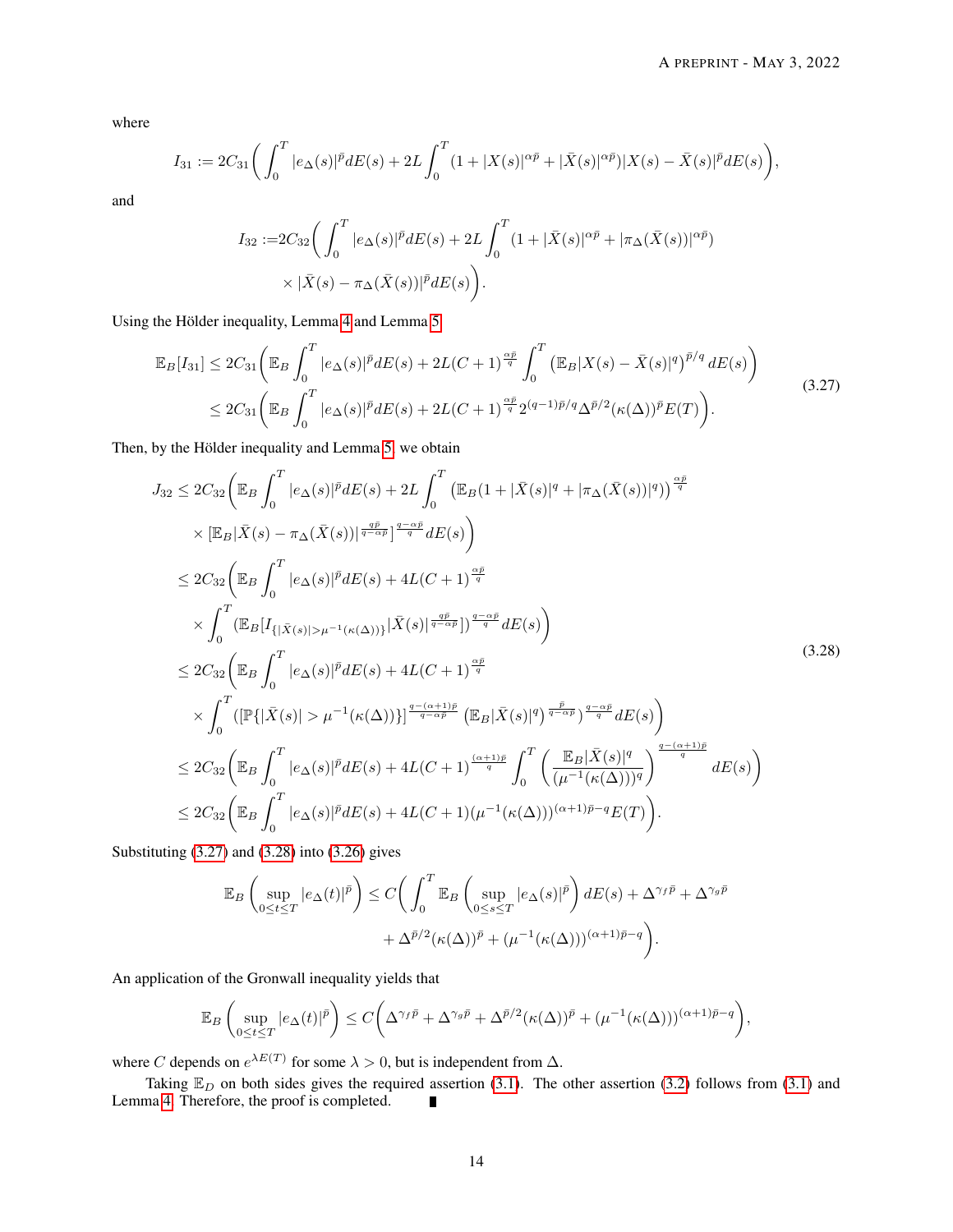# 4 Numerical simulations

Two examples are considered in this section.

<span id="page-14-1"></span>Example 1. *Consider a time-changed SDE*

<span id="page-14-0"></span>
$$
\begin{cases}\n dY(t) = \left( [t(1-t)]^{\frac{1}{2}} Y^2(t) - 2Y^5(t) \right) dE(t) + \left( [t(1-t)]^{\frac{1}{4}} Y^2(t) \right) dB(E(t)), \\
 Y(0) = 2,\n\end{cases} \tag{4.1}
$$

*with*  $T = 1$ *.* 

For any  $p > 1$ , we can see

$$
(x - y)^{T} (f(t, x) - f(t, y)) + \frac{5p - 1}{2} |g(t, x) - g(t, y)|^{2}
$$
  
\n
$$
\leq (x - y)^{2} \left( [t(1 - t)]^{\frac{1}{2}} (x + y) - x^{4} - y^{4} + (5p - 1)[t(1 - t)]^{\frac{1}{2}} (x^{2} + y^{2}) \right)
$$
  
\n
$$
\leq C(x - y)^{2},
$$

where the Young inequality is used. Note that the last inequality is due to the fact that polynomials with the negative coefficients for the highest order term can always be bounded from above. This indicates that Assumption [2](#page-2-2) holds.

In the similar manner, for any  $q > 1$  and any  $t \in [0, 1]$ , we have

$$
x^{T} f(t, x) + \frac{5q - 1}{2} |g(t, x)|^{2}
$$
  
=  $[t(1-t)]^{\frac{1}{2}} x^{3} - x^{6} + \frac{5q - 1}{2} [t(1-t)]^{\frac{1}{2}} x^{4}$   
 $\leq C(1 + |x|^{2}),$ 

which means that Assumption [3](#page-2-3) is satisfied.

Using the mean theorem for the temporal variable, Assumption [1](#page-2-1) and Assumption [4](#page-2-4) are satisfied with  $\alpha = 4$ ,  $\gamma_f = \frac{1}{2}, \gamma_f = \frac{1}{4}$ . According to Theorem [1,](#page-4-1) we know that

$$
\mathbb{E}\left(\sup_{0\leq t\leq T}|Y(t)-X(t)|^{\bar{p}}\right)\leq C\bigg(\Delta^{\frac{\bar{p}}{2}}+\Delta^{\frac{\bar{p}}{4}}+\Delta^{\frac{\bar{p}}{2}}(\kappa(\Delta))^{\bar{p}}+(\mu^{-1}(\kappa(\Delta)))^{5\bar{p}-q}\bigg),
$$

and

$$
\mathbb{E}\left(\sup_{0\leq t\leq T}|Y(t)-\bar{X}(t)|^{\bar{p}}\right)\leq C\bigg(\Delta^{\frac{\bar{p}}{2}}+\Delta^{\frac{\bar{p}}{4}}+\Delta^{\frac{\bar{p}}{2}}(\kappa(\Delta))^{\bar{p}}+(\mu^{-1}(\kappa(\Delta)))^{5\bar{p}-q}\bigg).
$$

Due to that

$$
\sup_{0\leq t\leq T}\sup_{|x|\leq u}(|f(t,x)|\vee |g(t,x)|)\leq 3u^5,\quad \forall u\geq 1,
$$

we choose  $\mu(u) = 3u^5$  and  $\kappa(\Delta) = \Delta^{-\varepsilon}$ , for any  $\varepsilon \in (0, 1/4]$ . As a result,  $\mu^{-1}(u) = (u/3)^{1/5}$  and  $\mu^{-1}(\kappa(\Delta)) =$  $(\Delta^{-\epsilon}/3)^{1/5}$ . Choosing p sufficiently large, we can get from Theorem [1](#page-4-4) that

$$
\mathbb{E}\left(\sup_{0\leq t\leq 1}|Y(t)-X(t)|^{\bar{p}}\right)\leq C\Delta^{\bar{p}/4},
$$

and

$$
\mathbb{E}\left(\sup_{0\leq t\leq 1}|Y(t)-\bar{X}(t)|^{\bar{p}}\right)\leq C\Delta^{\bar{p}/4},
$$

which imply that the convergence rate of truncated EM method for the time-change SDE [\(4.1\)](#page-14-0) is  $1/4$ .

Let us compute the approximation of the mean square error. We run M=100 independent trajectories using [\(2.7\)](#page-3-4) for every different step sizes,  $10^{-2}$ ,  $10^{-3}$ ,  $10^{-4}$ ,  $10^{-6}$ . Because it is hard to find the true solution for the SDE, the numerical solution with the step size  $10^{-6}$  is regarded as the exact solution. It is not hard to see from Figure 1 that the strong convergence rate is approximately 0.25. To see it more clearly, applying the linear regression shows that the slope of the line of errors is about 0.26581, which is in line with the theoretical result.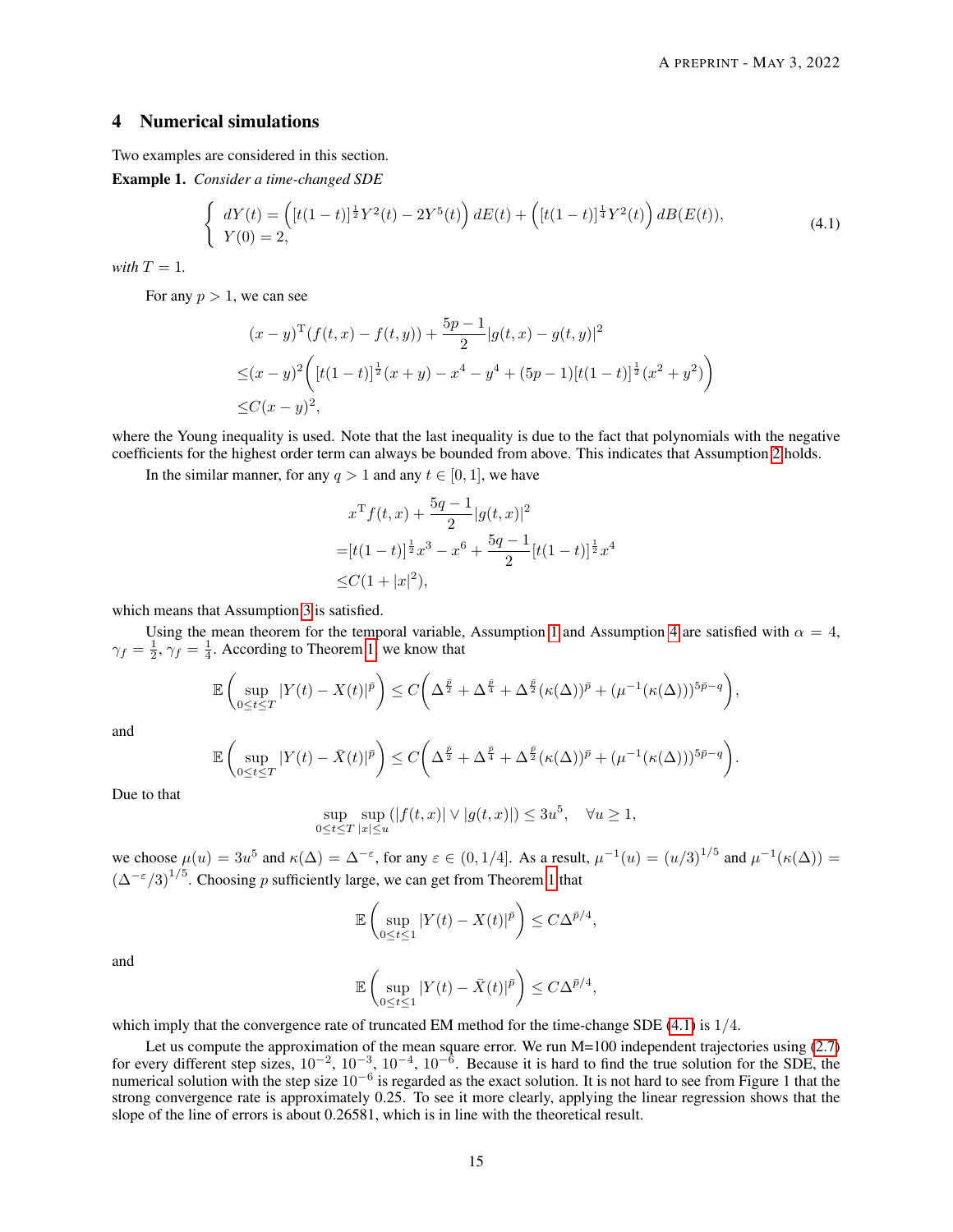

<span id="page-15-0"></span>Figure 1: Convergence rate of Example [1](#page-14-1)

<span id="page-15-1"></span>Example 2. *Consider a two-dimensional time-changed SDE*

$$
\begin{cases}\n dx_1(t) = \left( [(t-1)(2-t)]^{\frac{1}{5}} x_1^2(t) - 2x_2^5(t) \right) dE(t) + \left( [(t-1)(2-t)]^{\frac{2}{5}} x_2^2(t) \right) dE(t) \\
 dx_2(t) = \left( [(t-1)(2-t)]^{\frac{1}{5}} x_2^2(t) - 2x_1^5(t) \right) dE(t) + \left( [(t-1)(2-t)]^{\frac{2}{5}} x_1^2(t) \right) dE(t).\n\end{cases} (4.2)
$$

It is clear that

$$
f(t,x) = \begin{pmatrix} [(t-1)(2-t)]^{\frac{1}{5}}x_1^2 - 2x_2^5\\ [(t-1)(2-t)]^{\frac{1}{5}}x_2^2 - 2x_1^5 \end{pmatrix} \text{ and } g(t,x) = \begin{pmatrix} [(t-1)(2-t)]^{\frac{2}{5}}x_2^2\\ [(t-1)(2-t)]^{\frac{2}{5}}x_1^2 \end{pmatrix}.
$$

For any  $x, y \in \mathbb{R}$ , it is easy to show that

$$
(x - y)^{\mathrm{T}}(f(t, x) - f(t, y)) + \frac{5p - 1}{2}|g(t, x) - g(t, y)|^{2}
$$
  
\n
$$
\leq (x_{1} - y_{1})^{2} \left( [(t - 1)(2 - t)]^{\frac{1}{5}}(x_{1} + y_{1}) - 2(x_{2}^{4} + x_{2}^{3}y_{2} + x_{2}^{2}y_{2}^{2} + x_{2}y_{2}^{3} + y_{2}^{4}) \right)
$$
  
\n
$$
+ (x_{2} - y_{2})^{2} \left( [(t - 1)(2 - t)]^{\frac{1}{5}}(x_{2} + y_{2}) - 2(x_{1}^{4} + x_{1}^{3}y_{1} + x_{1}^{2}y_{1}^{2} + x_{1}y_{1}^{3} + y_{1}^{4}) \right)
$$
  
\n
$$
+ \frac{5p - 1}{2} \left( [(t - 1)(2 - t)]^{\frac{4}{5}}(x_{2}^{2} - y_{2}^{2})^{2} + 2[(t - 1)(2 - t)]^{\frac{2}{5}}(x_{2}^{2} - y_{2}^{2})(x_{1}^{2} - y_{1}^{2}) + [(t - 1)(2 - t)]^{\frac{4}{5}}(x_{1}^{2} - y_{1}^{2})^{2} \right)
$$
  
\n
$$
\leq (x_{1} - y_{1})^{2} \left( [(t - 1)(2 - t)]^{\frac{1}{5}}(x_{1} + y_{1}) - 2(x_{2}^{4} + x_{2}^{3}y_{2} + x_{2}^{2}y_{2}^{2} + x_{2}y_{2}^{3} + y_{2}^{4}) \right)
$$
  
\n
$$
+ (x_{2} - y_{2})^{2} \left( [(t - 1)(2 - t)]^{\frac{1}{5}}(x_{2} + y_{2}) - 2(x_{1}^{4} + x_{1}^{3}y_{1} + x_{1}^{2}y_{1}^{2} + x_{1}y_{1}^{3} + y_{1}^{4}) \right)
$$
  
\n
$$
+ (x_{2} - y_{2})^{2} \frac{(5p - 1)}{2} \left( [(t - 1)(2 - t)]^{\frac{4}{5}}(x_{2} + y_{2})^{2} + (x_{1} - y_{1})(x_{2} - y_{2})(
$$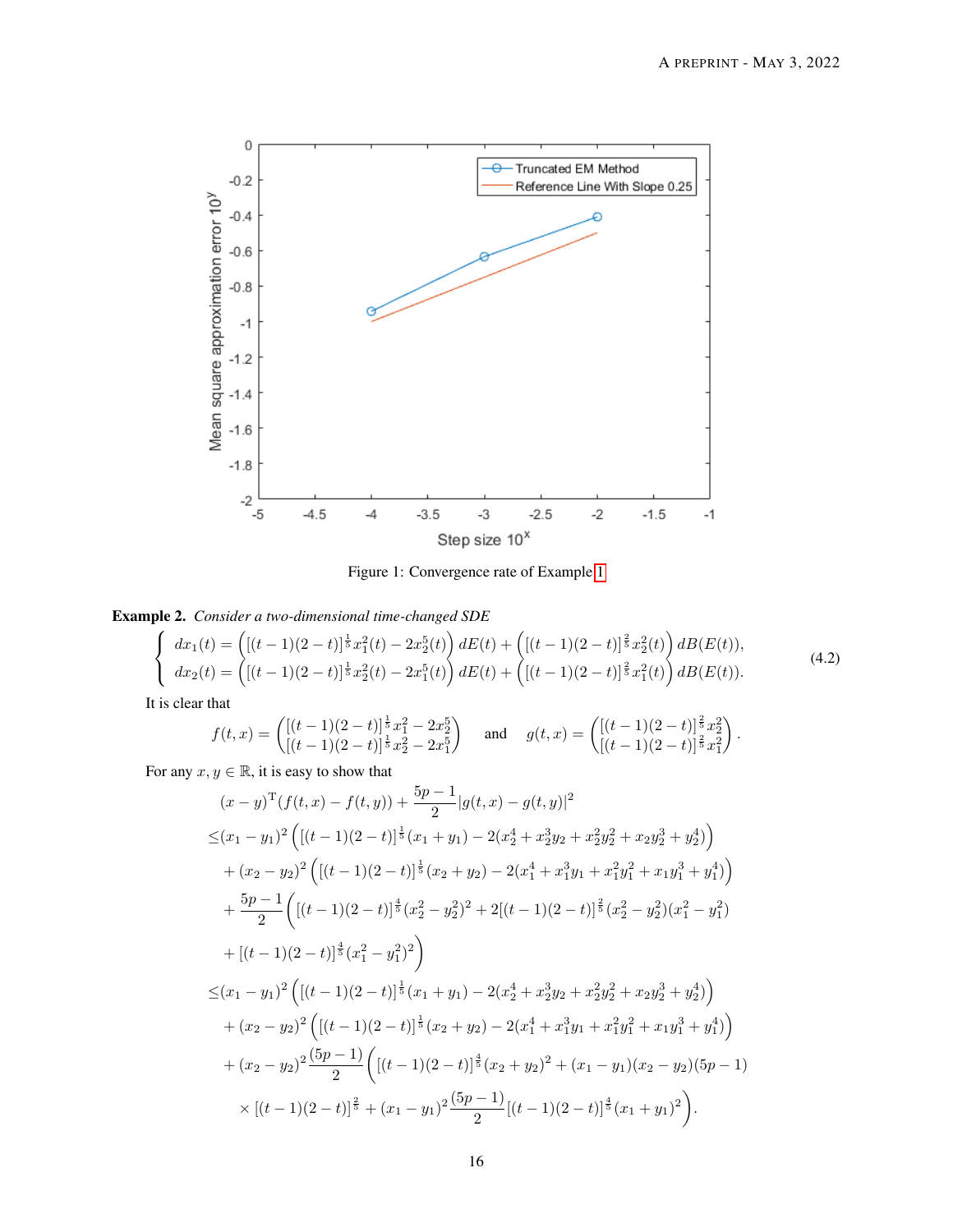But

$$
-2(x3y + xy3) = -2xy(x2 + y2) \le (x2 + y2)2 = x4 + y4 + 2x2y2.
$$

Therefore, for any  $t \in [0, 1]$ 

$$
(x - y)^{\mathrm{T}}(f(t, x) - f(t, y)) + \frac{5p - 1}{2}|g(t, x) - g(t, y)|^{2}
$$
  
\n
$$
\leq (x_{1} - y_{1})^{2} \Big( [(t - 1)(2 - t)]^{\frac{1}{5}}(x_{1} + y_{1}) - x_{2}^{4} - y_{2}^{4} + (5p - 1)[(t - 1)(2 - t)]^{\frac{4}{5}}(x_{1}^{2} + y_{1}^{2})
$$
  
\n
$$
+ \frac{5p - 1}{2}[(t - 1)(2 - t)]^{\frac{2}{5}} \Big) + (x_{2} - y_{2})^{2} \Big( [(t - 1)(2 - t)]^{\frac{1}{5}}(x_{2} + y_{2}) - x_{1}^{4} - y_{1}^{4}
$$
  
\n
$$
+ (5p - 1)[(t - 1)(2 - t)]^{\frac{4}{5}}(x_{2}^{2} + y_{2}^{2}) + \frac{5p - 1}{2}[(t - 1)(2 - t)]^{\frac{2}{5}} \Big)
$$
  
\n
$$
\leq C(x - y)^{2},
$$

where the last inequality is due to the fact that polynomials with the negative coefficients for the highest order term can always be bounds from above. This indicates that Assumption [2](#page-2-2) holds.

In the similar manner, for any  $q > 1$  and any  $t \in [0, 1]$ , we have

$$
x^{\mathrm{T}}f(t,x) + \frac{5q-1}{2}|g(t,x)|^2
$$
  
=  $([(t-1)(2-t)]^{\frac{1}{5}}x_1^3 - 2x_1x_2^5) + ([(t-1)(2-t)]^{\frac{1}{5}}x_2^3 - 2x_2x_1^5)$   
+  $\frac{5q-1}{2}|[(t-1)(2-t)]^{\frac{2}{5}}x_1x_2(x_2+x_1)|^2$   
 $\leq [(t-1)(2-t)]^{\frac{1}{5}}(x_1^3 + x_2^3) - 2x_1x_2(x_1^4 + x_2^4) + (5q-1)[(t-1)(2-t)]^{\frac{4}{5}}(x_1^6 + x_2^6)$   
 $\leq C(1+|x|^2),$ 

which means that Assumption [3](#page-2-3) is satisfied. Then, we consider Assumption [1,](#page-2-1) by the means theorem and the elementary inequality we can have

$$
|f(t, x) - f(t, y)|
$$
  
\n
$$
\leq |[(t - 1)(2 - t)]^{\frac{1}{5}}(x_1^2 - y_1^2) - 2(x_2^5 - y_2^5) + [(t - 1)(2 - t)]^{\frac{1}{5}}(x_2^2 - y_2^2) - 2(x_1^5 - y_1^5)|
$$
  
\n
$$
\leq (x_1 - y_1)|[(t - 1)(2 - t)]^{\frac{1}{5}}(x_1 + y_1) - x_1^4 - y_1^4| + (x_2 - y_2)|[(t - 1)(2 - t)]^{\frac{1}{5}}
$$
  
\n
$$
\times (x_2 + y_2) - x_2^4 - y_2^4|
$$
  
\n
$$
\leq C(1 + |x|^4 + |y|^4)|x - y|.
$$

Similarly, we derive that

$$
|g(t, x) - g(t, y)| \le C(1 + |x| + |y|)|x - y|.
$$

Then, assume that  $\gamma_f \in (0,1]$  and  $\gamma_g \in (0,1]$ , for any  $s, t \in [0,T]$ , using the mean value theorem for the temporal variable  $|f(z, \pi)| = f(t, \pi)|$ 

$$
|f(s,x) - f(t,x)|
$$
  
\n
$$
\leq |([(s-1)(2-s)]^{\frac{1}{5}} - [(t-1)(2-t)]^{\frac{1}{5}})x_1^2 + ([(s-1)(2-s)]^{\frac{1}{5}} - [(t-1)(2-t)]^{\frac{1}{5}})x_2^2|
$$
  
\n
$$
\leq C_1|s-t|^{\frac{1}{5}}x_1^2 + C_2|s-t|^{\frac{1}{5}}x_2^2,
$$

and

$$
|g(s,x) - g(t,x)|
$$
  
\n
$$
\leq |([(s-1)(2-s)]^{\frac{2}{5}} - [(t-1)(2-t)]^{\frac{2}{5}})x_2^2 + ([(s-1)(2-s)]^{\frac{2}{5}} - [(t-1)(2-t)]^{\frac{2}{5}})x_1^2|
$$
  
\n
$$
\leq C_1|s-t|^{\frac{2}{5}}x_2^2 + C_2|s-t|^{\frac{2}{5}}x_1^2.
$$

Thus, Assumptions [1](#page-2-1) and [4](#page-2-4) are satisfied with  $\alpha = 4$ ,  $\gamma_f = 1/5$  and  $\gamma_g = 2/5$ . According to Theorem [1,](#page-4-1) we know that

$$
\mathbb{E}\left(\sup_{0\leq t\leq T}|Y(t)-X(t)|^{\bar{p}}\right)\leq C\bigg(\Delta^{\frac{\bar{p}}{5}}+\Delta^{\frac{2\bar{p}}{5}}+\Delta^{\frac{\bar{p}}{2}}(\kappa(\Delta))^{\bar{p}}+(\mu^{-1}(\kappa(\Delta)))^{5\bar{p}-q}\bigg),
$$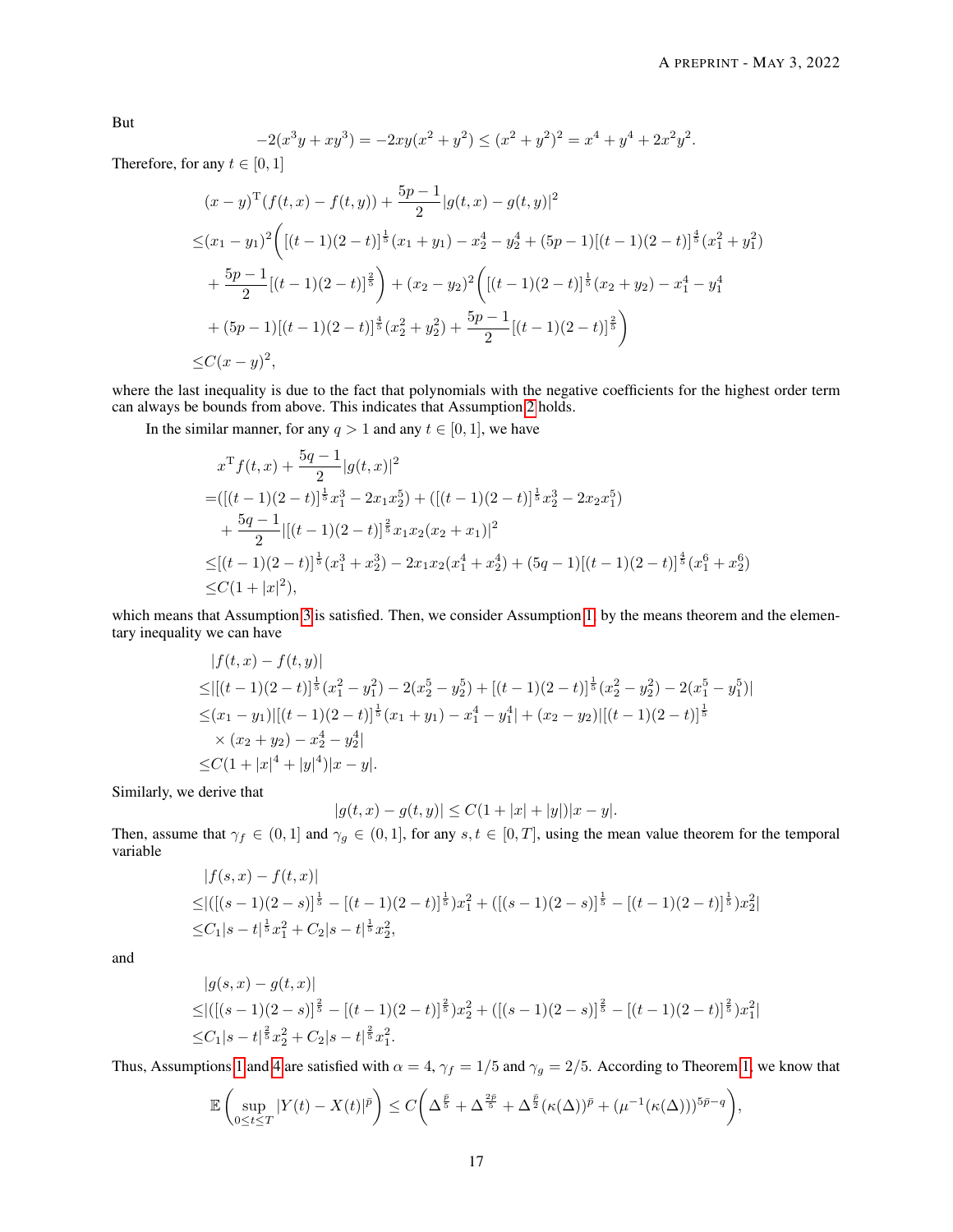and

$$
\mathbb{E}\left(\sup_{0\leq t\leq T}|Y(t)-\bar{X}(t)|^{\bar{p}}\right)\leq C\bigg(\Delta^{\frac{\bar{p}}{5}}+\Delta^{\frac{2\bar{p}}{5}}+\Delta^{\frac{\bar{p}}{2}}(\kappa(\Delta))^{\bar{p}}+(\mu^{-1}(\kappa(\Delta)))^{5\bar{p}-q}\bigg).
$$

The remainder of the proof is omitted since it is same to the argument given in the last part of the Example [1.](#page-14-1) Finally, we can get that

$$
\mathbb{E}\left(\sup_{0\leq t\leq 1}|Y(t)-X(t)|^{\bar{p}}\right)\leq C\Delta^{\bar{p}/5},
$$

and

$$
\mathbb{E}\left(\sup_{0\leq t\leq 1}|Y(t)-\bar{X}(t)|^{\bar{p}}\right)\leq C\Delta^{\bar{p}/5},
$$

which imply that the convergence rate of truncated EM method for the time-change SDE [\(4.2\)](#page-15-0) is  $1/5$ .

We run M=100 independent trajectories for every different step sizes,  $10^{-2}$ ,  $10^{-3}$ ,  $10^{-4}$ ,  $10^{-6}$ . Because it is hard to find the true solution for the SDE, the numerical solution with the step size  $10^{-6}$  is regarded as the exact solution. It



Figure 2: Convergence rate of Example [2](#page-15-1)

is not hard to see from Figure 2 that the strong convergence rate is approximately 0.2. To see it more clearly, applying the linear regression shows that the slope of the line of errors is about 0.22123, which is in line with the theoretical result.

## 5 Conclusion and future research

In this paper, the truncated EM method is proposed for a class of time-changed SDEs and the strong convergence rate in the finite time interval is obtained. The key difference of this paper and those existing works is that both the coefficients are allowed to grow super-linearly in terms of the state variable.

The asymptotic behaviour of the numerical methods is also a very interesting topic in the field of the numerical analysis for time-changed SDEs. We will discuss the asymptotic stability of the truncated EM method for time-changed SDEs in our future work.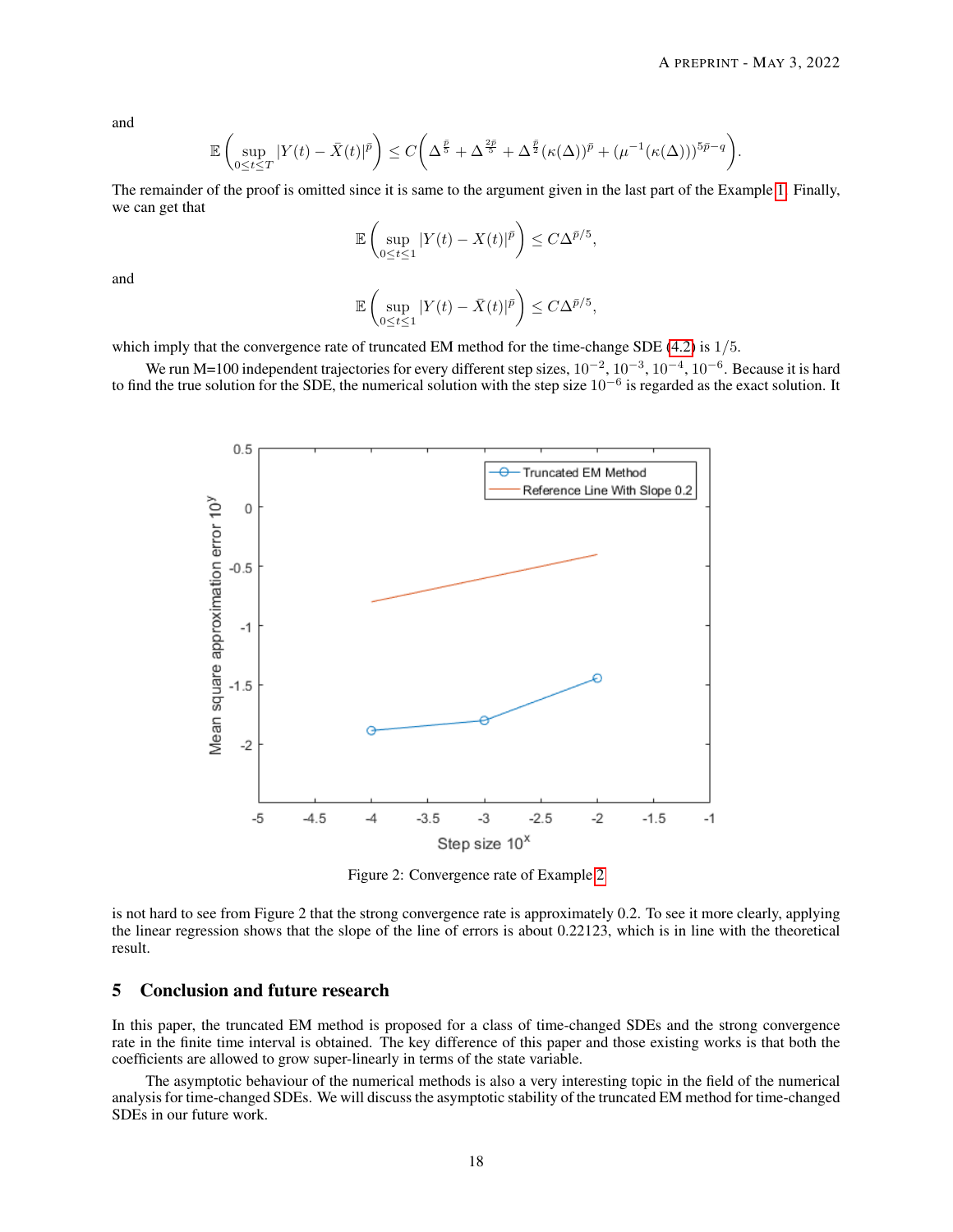# References

- <span id="page-18-0"></span>[1] Z.-Q. Chen, Time fractional equations and probabilistic representation, Chaos Solitons Fractals 102, 168–174 (2017)
- <span id="page-18-13"></span>[2] Y. Cong, W. Zhan, Q. Guo, The Partially Truncated Euler-Maruyama Method for Highly Nonlinear Stochastic Delay Differential Equations with Markovian Switching, Int. J. Comput. Methods 17(6), 1950014 (2020)
- <span id="page-18-5"></span>[3] C.-S. Deng, W. Liu, Semi-implicit Euler-Maruyama method for non-linear time-changed stochastic differential equations, BIT 60(4), 1133-1151 (2020)
- <span id="page-18-11"></span>[4] S. Deng, C. Fei, W. Fei, X. Mao, Tamed EM schemes for neutral stochastic differential delay equations with superlinear diffusion coefficients, J. Comput. Appl. Math. 388, 113269 (2021)
- <span id="page-18-16"></span>[5] W. Fang, M.B. Giles, Adaptive Euler-Maruyama method for SDEs with nonglobally Lipschitz drift, Ann. Appl. Probab. 30(2), 526–560 (2020)
- <span id="page-18-19"></span>[6] J. Gajda, M. Magdziarz, Fractional Fokker-Planck equation with tempered α-stable waiting times: Langevin picture and computer simulation, Phys. Rev. E (3), 82(1):011117, 6 pp (2010)
- <span id="page-18-20"></span>[7] Q. Guo, W. Liu, X. Mao, A note on the partially truncated Euler–Maruyama method, Appl. Numer. Math. 130, 157–170 (2018)
- <span id="page-18-9"></span>[8] J. Hong, C. Huang, M. Kamrani, X. Wang, Optimal strong convergence rate of a backward Euler type scheme for the Cox–Ingersoll–Ross model driven by fractional Brownian motion, Stochastic Process. Appl. 130(5) 2675– 2692 (2020)
- <span id="page-18-10"></span>[9] Y. Hu, Semi-implicit Euler-Maruyama scheme for stiff stochastic equations, Stochastic analysis and related topics, V (Silivri, 1994), 183–202, Progr. Probab., 38, Birkhauser Boston, Boston, MA, 1996. ¨
- <span id="page-18-8"></span>[10] M. Hutzenthaler, A. Jentzen, P.E. Kloeden, Strong and weak divergence in finite time of Euler's method for stochastic differential equations with non-globally Lipschitz continuous coefficients, Proc. R. Soc. Lond. Ser. A Math. Phys. Eng. Sci. 467(2130), 1563–1576 (2011)
- <span id="page-18-12"></span>[11] M. Hutzenthaler, A. Jentzen, P.E. Kloeden, Strong convergence of an explicit numerical method for SDEs with nonglobally Lipschitz continuous coefficients, Ann. Appl. Probab. 22(4), 1611–1641 (2012)
- <span id="page-18-17"></span>[12] S. Ilie, K.R. Jackson, W.H. Enright, Adaptive time-stepping for the strong numerical solution of stochastic differential equations, Numer. Algorithms 68(4), 791–812 (2015)
- <span id="page-18-21"></span>[13] J. Jacod, A.N. Shiryaev, Limit Theorems for Stochastic Processes, Grundlehren der mathematischen Wissenschaften, vol.288, Springer, Berlin, 2003.
- <span id="page-18-4"></span>[14] E. Jum, K. Kobayashi, A strong and weak approximation scheme for stochastic differential equations driven by a time-changed Brownian motion, Probab. Math. Statist. 36(2), 201–220 (2016)
- <span id="page-18-7"></span>[15] S. Jin, K. Kobayashi, Strong approximation of stochastic differential equations driven by a time-changed Brownian motion with time-space-dependent coefficients, J. Math. Anal. Appl. 476(2), 619–636 (2019)
- <span id="page-18-18"></span>[16] C. Kelly, G.J. Lord, Adaptive time-stepping strategies for nonlinear stochastic systems, IMA J. Numer. Anal. 38(3), 1523–1549 (2018)
- <span id="page-18-1"></span>[17] K. Kobayashi, Stochastic calculus for a time-changed semimartingale and the associated stochastic differential equations, J. Theoret. Probab. 24(3), 789–820 (2011)
- <span id="page-18-14"></span>[18] G. Lan, Q. Wang, Strong convergence rates of modified truncated EM methods for neutral stochastic differential delay equations, J. Comput. Appl. Math. 362, 83–98 (2019)
- <span id="page-18-2"></span>[19] W. Liu, Polynomial stability of highly non-linear time-changed stochastic differential equations, Appl. Math. Lett. 199, 107233 (2021)
- <span id="page-18-15"></span>[20] X. Li, X. Mao, G. Yin, Explicit numerical approximations for stochastic differential equations in finite and infinite horizons: truncation methods, convergence in pth moment and stability, IMA J. Numer. Anal. 39(2), 847–892 (2019)
- <span id="page-18-6"></span>[21] W. Liu, X. Mao, J. Tang, Y. Wu, Truncated Euler-Maruyama method for classical and time-changed nonautonomous stochastic differential equations, Appl. Numer. Math. 153, 66–81 (2020)
- <span id="page-18-22"></span>[22] M. Magdziarz, S. Orzel, A. Weron, Option Pricing in Subdiffusive Bachelier Model, J. Stat. Phys. 145 (1), 187–203 (2011)
- <span id="page-18-3"></span>[23] M. Magdziarz, Stochastic representation of subdiffusion processes with time-dependent drift, Stochastic Process. Appl. 119(10), 3238–3252 (2009)